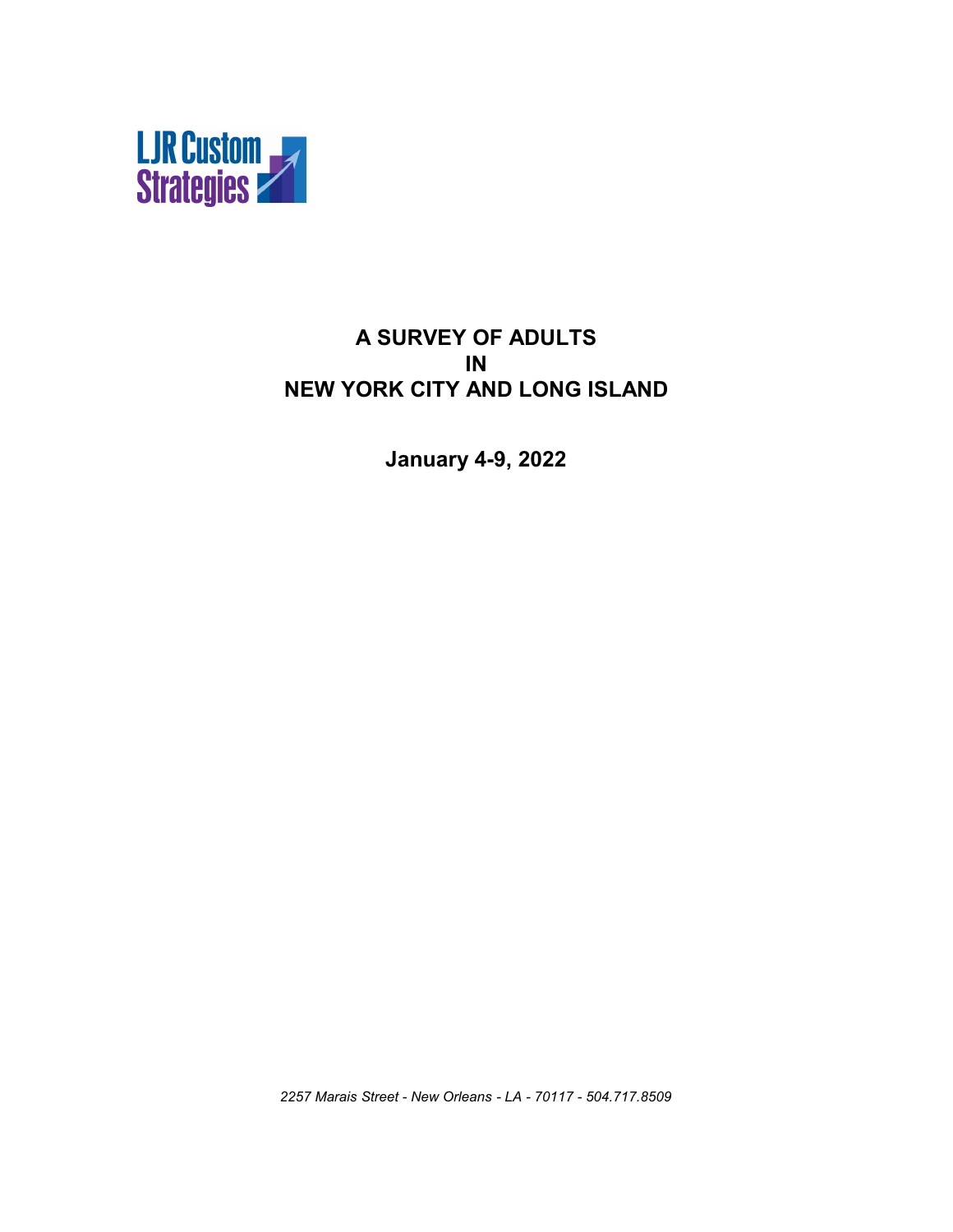#### **METHODS**

The following topline and crosstabs contain data from a poll of 600 adults in New York City and Long Island. The poll was conducted from January 4-9, 2022 via landline and cell phone. Findings applying to the 600 sample are subject to sampling error of plus or minus 3.9%. Subgroups of the sample are subject to error of up to plus or minus 10%.

The following definitions describe subgroups used in the crosstabs. Percentages in parentheses refer to each subgroup's proportion of the total sample. Question numbers from which the subgroups are derived are also included.

#### **CROSSTAB KEY**

- **REGION** *New York City* (75%) includes respondents who live in one of the five boroughs of New York City – the Bronx, Brooklyn, Manhattan, Queens, or Staten Island. *Long Island* (25%) includes respondents who live in Nassau County or Suffolk County (Q.2).
- **RACE** *White* (43%) includes respondents who are white or multi-racial, including white. *Black* (23%) includes respondents who are black/African American or multi-racial, including black/African American. *Hispanic* (23%) includes respondents who are of Latino, Hispanic, or Spanish origin, or who volunteer Latino, Hispanic, or Spanish as their race, or are multiracial, including Latino, Hispanic, or Spanish. *Other* (12%) includes respondents who are American Indian, Asian, or of some other race or are multi-racial, including American Indian, Asian, or another race (Q.20, Q.21).
- **RECEIVED COVID VACCINE** *Yes* (79%) includes respondents who have received at least one dose of a COVID vaccine. *No* (21%) includes respondents who have not received at least one dose of a COVID vaccine (Q.3).
- **RECEIVED BOOSTER** *Yes* (40%) includes respondents who have received at least one dose of a COVID vaccine and a booster. *No* (39%) includes respondents who did receive at least one dose one dose of a COVID vaccine, but have not received a booster (Q.4).
- **GENDER** *Men* (48%) includes male respondents. *Women* (52%) includes female respondents (Q.22).
- **AGE** *18-34* (24%) includes respondents age 18-34. *35-49* (28%) includes respondents age 35-49. *50-64* (25%) includes respondents age 50 to 64. *65+* (22%) includes respondents age 65 and older (Q.19).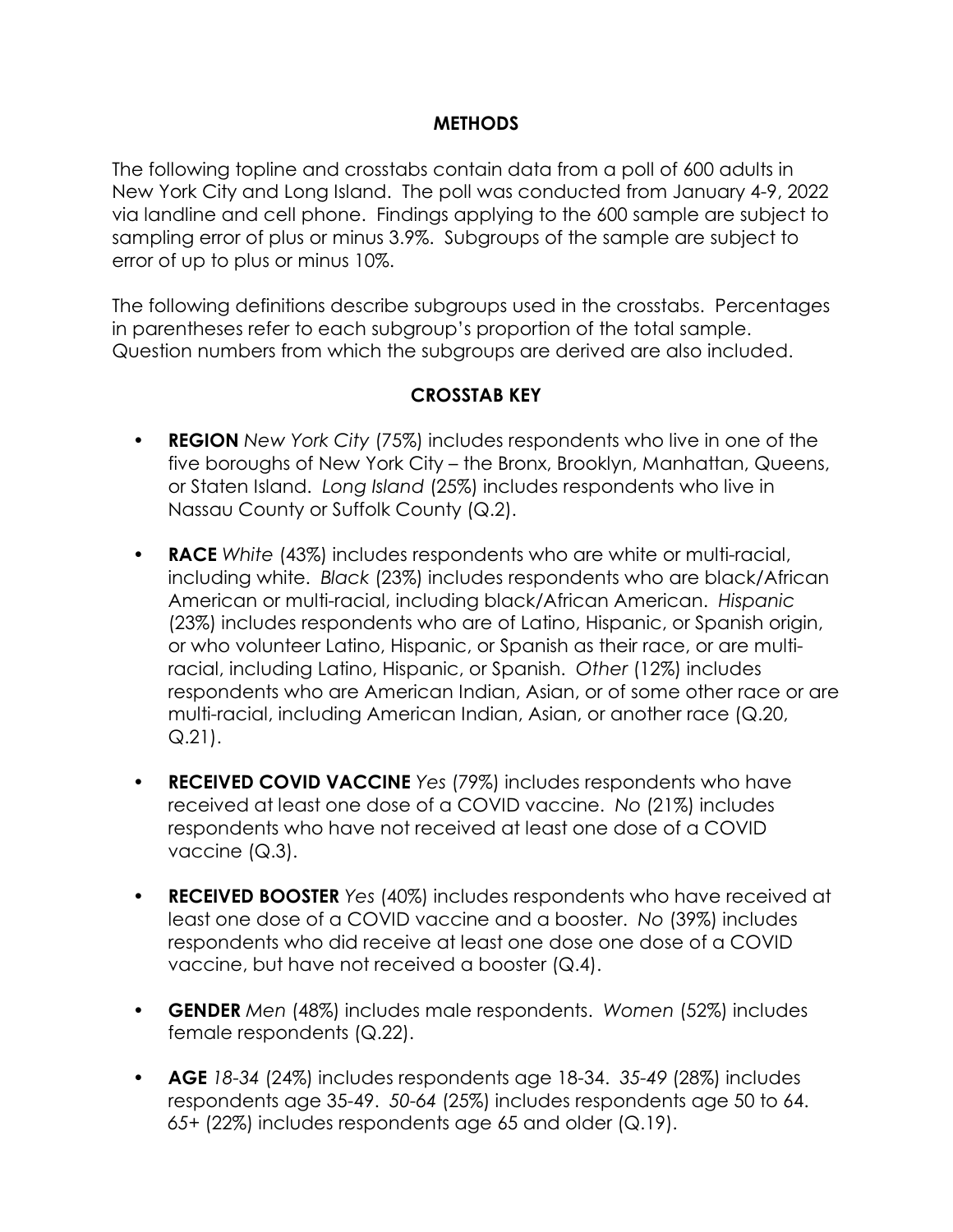• **GENDER/AGE** *Men under 50* (24%) includes male respondents under age 50. *Men 50+* (23%) includes male respondents age 50 and over. *Women under 50* (28%) includes female respondents under age 50. *Women 50+* (24%) includes female respondents age 50 and over (Q.19, Q.22).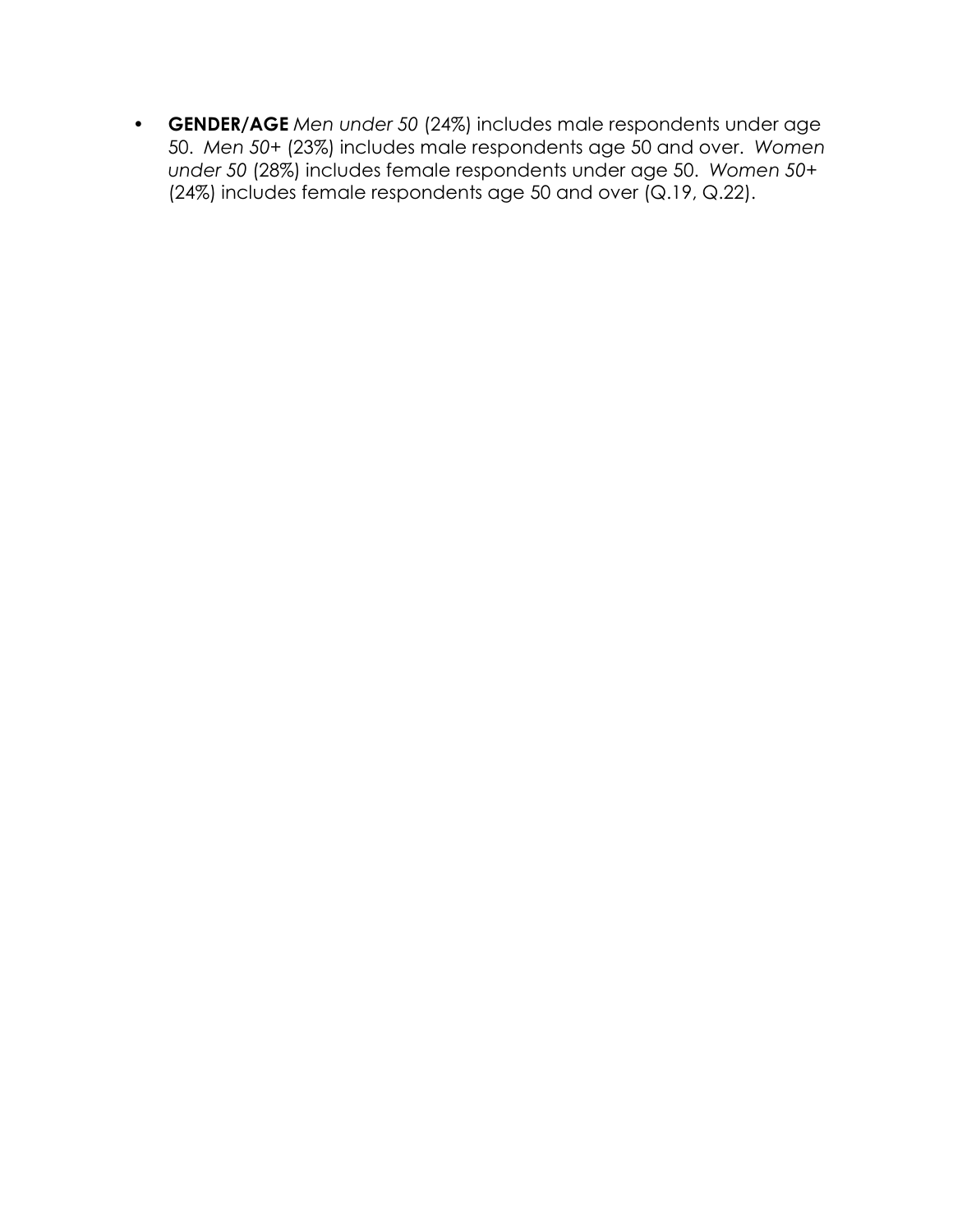#### **RECORD FROM SAMPLE:**

| Phone Type: |     |
|-------------|-----|
| Cell        | 79% |
| Landline    | 21  |

Hello, I'm calling from FL Research, a national public opinion firm. I want to emphasize that this is not an attempt to sell anything or solicit funds. We're conducting a short survey in your area and this phone number is on my list. May I please speak with:

#### **(IF THE TELEPHONE NUMBER ENDS IN AN EVEN NUMBER:) (IF THE TELEPHONE NUMBER ENDS IN AN ODD NUMBER:)** The youngest woman living at this household who is The youngest man living at this household who is 18 years old or older and is home at this time. 18 years old or older and is home at this time.

#### **(IF NO WOMAN IS THERE, INTERVIEW ANY MAN.) (IF NO MAN IS THERE, INTERVIEW ANY WOMAN.)**

**(IF AVAILABLE)** Before we begin, I want to assure you that your responses will be kept anonymous, and all data will be analyzed in the aggregate only.

1. First, do you live in one of the five boroughs of New York City or Nassau **(NASS aw)** or Suffolk **(SUFF ick)** Counties?

| Yes              | 100% CONTINUE    |
|------------------|------------------|
| No.              | <b>TERMINATE</b> |
| Not sure/Refused | <b>TERMINATE</b> |

2. In which one do you live? **(DO NOT READ LIST)**

| <b>Bronx/Bronx County</b>     | 12% | <b>CONTINUE</b>  |
|-------------------------------|-----|------------------|
| <b>Brooklyn/Kings County</b>  | 23  | <b>CONTINUE</b>  |
| Manhattan/New York County     | 16  | <b>CONTINUE</b>  |
| Nassau County                 | 12  | <b>CONTINUE</b>  |
| Queens/Queens County          | 20  | <b>CONTINUE</b>  |
| Staten Island/Richmond County | 5   | <b>CONTINUE</b>  |
| <b>Suffolk County</b>         | 13  | <b>CONTINUE</b>  |
| Not sure/Refused              |     | <b>TERMINATE</b> |
|                               |     |                  |

3. Have you received at least one dose of a COVID vaccine?

| Yes              | 79% ASK Q.4 |
|------------------|-------------|
| No               | SKIP TO Q.5 |
| Not sure/Refused | SKIP TO Q.5 |

4. Have you received a COVID booster?

| Yes              | 40%                      |
|------------------|--------------------------|
| No               | .39                      |
| Not sure/Refused | $\overline{\phantom{a}}$ |
| Not Asked        | 21                       |

**(ASK EVERYONE)** Please tell me whether you support or oppose mandatory masking in each of the following settings. **(RANDOMIZE)**

|    |                                           | Support | Oppose | NS/Refused |
|----|-------------------------------------------|---------|--------|------------|
| 5. | Private businesses                        | 61%     | 33%    | 6%         |
| 6. | Restaurants                               | 58      | 36     |            |
|    | <b>Theaters</b>                           | 63      | 32     | C          |
| 8. | Places of worship                         | 63      | 29     | 8          |
| 9. | Schools                                   | 64      | 29     |            |
|    | 10. Municipal buildings, like courthouses | 65      | 29     |            |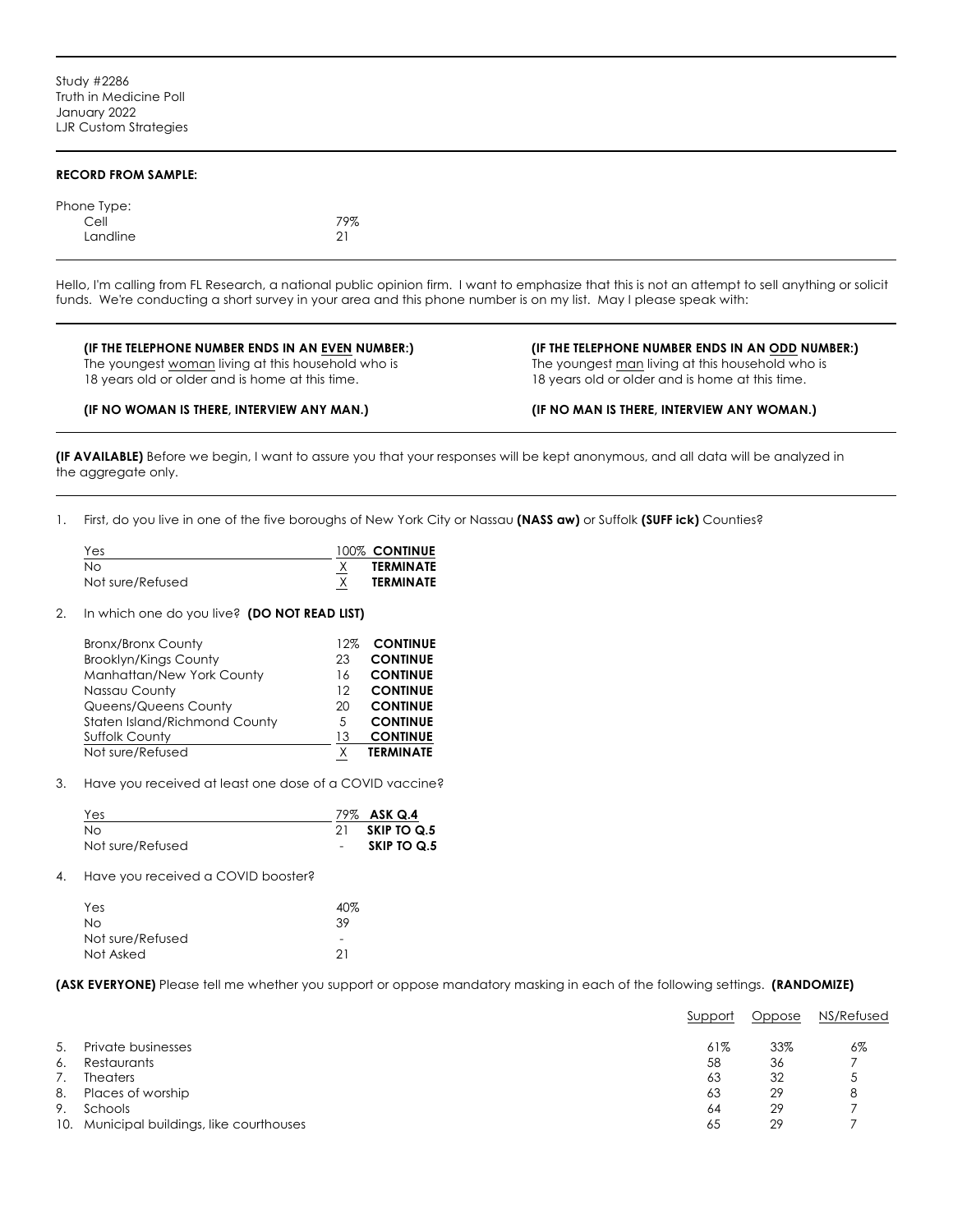11. Would you say the level of COVID testing available right now is more than more than adequate, adequate, inadequate, or very inadequate?

| More than adequate |     | 13% SKIP TO Q.13 |
|--------------------|-----|------------------|
| Adequate           | 26  | SKIP TO Q.13     |
| Inadequate         | 27  | <b>ASK Q.12</b>  |
| Very inadequate    | 22  | <b>ASK Q.12</b>  |
| Not sure/Refused   | 13. | SKIP TO Q.13     |

12. Please tell me which one of the following you hold most accountable for the lack of available testing? **(READ LIST RANDOMLY) (ACCEPT ONLY ONE RESPONSE)**

\*Asked only of respondents who think current testing availability is inadequate or very inadequate. N=291.

| Federal government                                       | 57% |
|----------------------------------------------------------|-----|
| State government                                         | 15  |
| Local government                                         | 3   |
| The private sector                                       |     |
| Healthcare agencies like hospitals and urgent care<br>or | -3  |
| (DON'T READ)                                             |     |
| All (Vol.)                                               | 16  |
| None (Vol.)                                              |     |
| Not sure/Refused                                         |     |

13. **(ASK EVERYONE)** Regardless of how you just answered, do you think the government should be doing more to make COVID testing more readily available to the public?

| Yes              | 81% |
|------------------|-----|
| Nο               |     |
| Not sure/Refused |     |

14. Do you believe antibody treatments or similar laboratory proteins that are proven to prevent severe illness, hospitalization and death in high-risk COVID patients should be **(ROTATE)** given to all eligible patients OR prioritized for those who are unvaccinated?

| All patients     | 80% |
|------------------|-----|
| For unvaccinated |     |
| Not sure/Refused | 1.5 |

15. The FDA recently issued an emergency use authorization for an oral antiviral for the treatment of mild to moderate COVID. If there is a limited supply of this, or a future, similar treatment for COVID, should it be **(ROTATE)** given to all eligible patients OR prioritized for those who are unvaccinated?

| All patients     | $80\%$ |
|------------------|--------|
| For unvaccinated |        |
| Not sure/Refused | 14     |

16. During the pandemic, have you put off routine well visits, such as annual physical, dental or eye exam, mammogram or blood pressure screening, for you or a family member?

| Yes              | 43% |
|------------------|-----|
| No.              | .54 |
| Not sure/Refused |     |

17. Do you think the F-D-A and C-D-C are moving swiftly enough to approve new COVID treatments?

| Yes              | 42% |
|------------------|-----|
| No.              | 31  |
| Not sure/Refused | 28  |

18. How much longer do you think the pandemic will last? **(READ LIST IN ORDER)**

|    | Less than 6 months  | 4% |
|----|---------------------|----|
|    | 6 to 12 months      | 10 |
| ∩r | More than 12 months | 63 |
|    | (DON'T READ)        |    |
|    | Not sure/Refused    |    |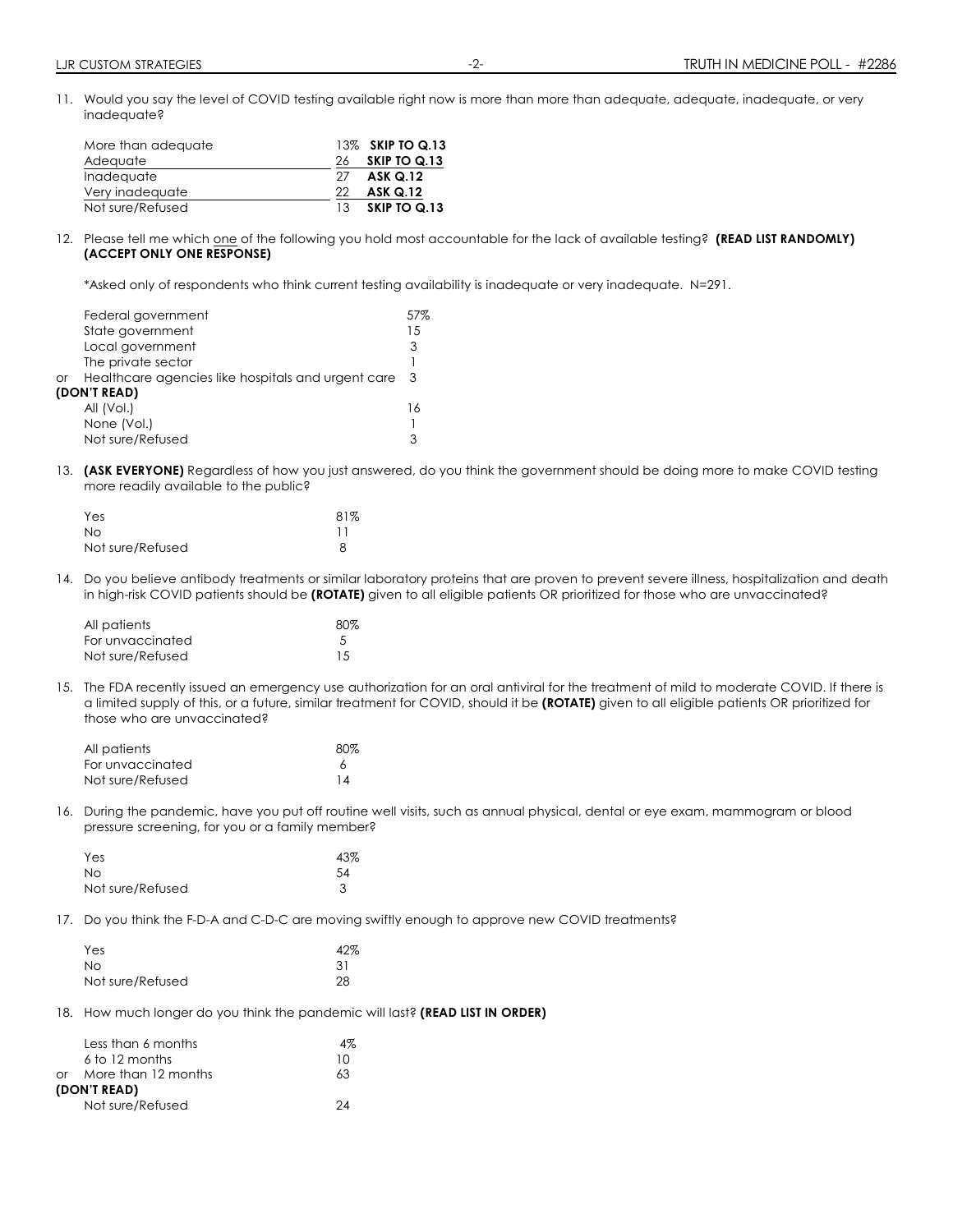#### **NOW I'D LIKE TO ASK YOU A FEW LAST QUESTIONS FOR COMPARISON PURPOSES ONLY.**

#### 19. What is your age? **(READ LIST IF NECESSARY)**

| 18-34            | 24% |
|------------------|-----|
| $35 - 49$        | 28  |
| $50 - 64$        | 25  |
| 65 and over      | 22  |
| Not sure/Refused | っ   |

20. Are you of Latino, Hispanic, or of Spanish origin?

| Yes              | 23% |
|------------------|-----|
| No.              | 76  |
| Not sure/Refused |     |

21. And finally, what is your racial background – are you White, Black or African American, American Indian, Asian or of some other race? If you are multi-racial, please indicate all races that comprise your racial background. **(ACCEPT UP TO SIX RESPONSES)**

| White                          | 45% |
|--------------------------------|-----|
| <b>Black/African American</b>  | 24  |
| American Indian                | 3   |
| Asian                          | -5  |
| Other                          | 7   |
| Latino/Hispanic/Spanish (vol.) | 23  |
| Not sure/Refused               | っ   |

#### **THANK YOU. YOU HAVE BEEN MOST HELPFUL.**

**THIS INFORMATION IS TO BE RECORDED AFTER THE INTERVIEW HAS BEEN COMPLETED.**

#### 22. Respondent's Gender:

| Male   | 48% |
|--------|-----|
| Female | 52  |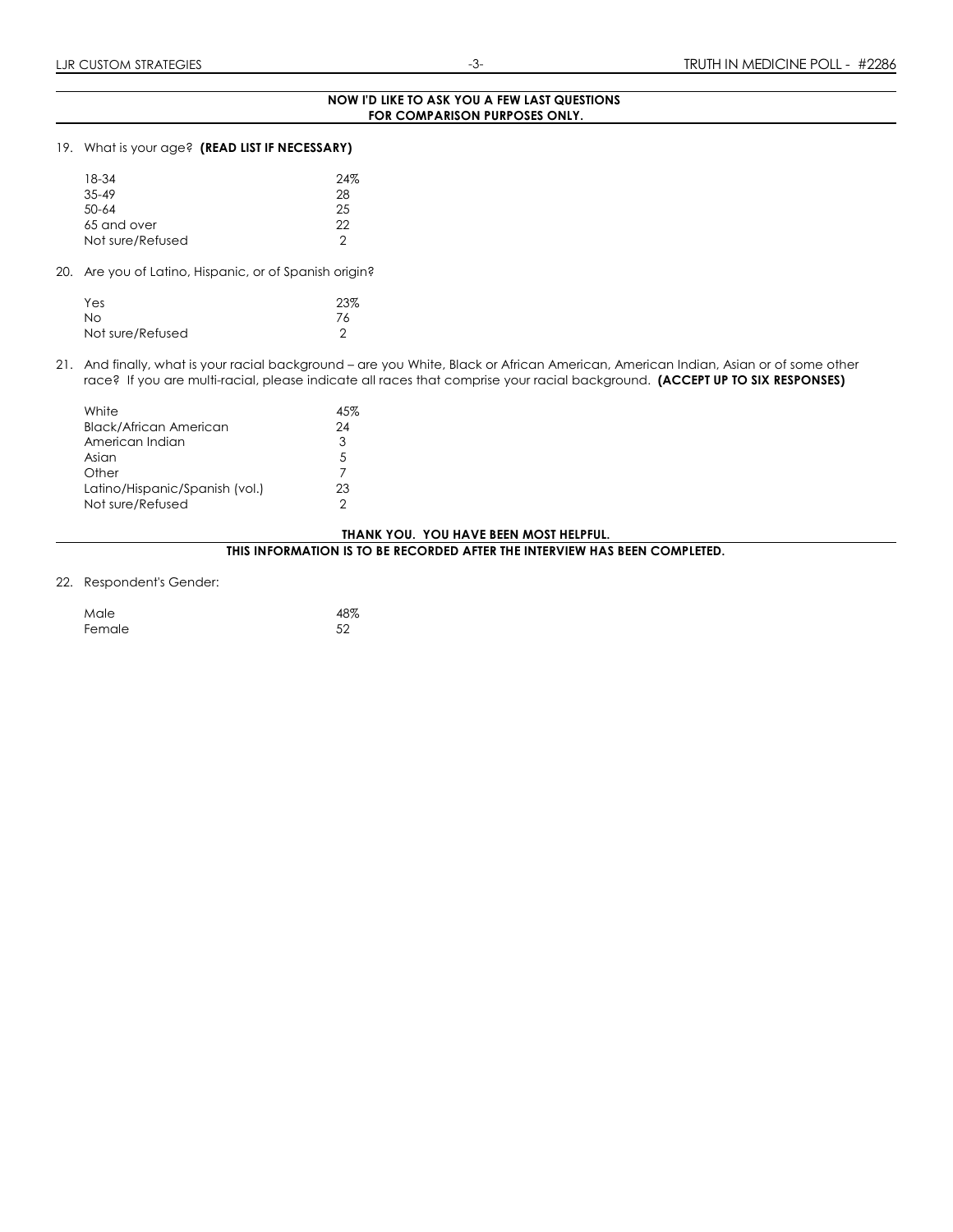|                                    |                                     |              | <b>REGION</b> |             | <b>RACE</b> | <b>RACE</b> | <b>RACE</b> | <b>RACE</b> | RECEIVED COVID VACCINE RECEIVED BOOSTER |      |      |      |
|------------------------------------|-------------------------------------|--------------|---------------|-------------|-------------|-------------|-------------|-------------|-----------------------------------------|------|------|------|
|                                    |                                     | <b>TOTAL</b> | New York City | Long Island | White       | Black       | Hispanic    | Other       | Yes                                     | No   | Yes  | No   |
| PHONE TYPE                         | Cell                                | 79%          | 81%           | 74%         | 71%         | 84%         | 84%         | 85%         | 77%                                     | 87%  | 72%  | 82%  |
|                                    | Landline                            | 21%          | 19%           | 26%         | 29%         | 16%         | 16%         | 15%         | 23%                                     | 13%  | 28%  | 18%  |
| Total                              |                                     | 100%         | 100%          | 100%        | 100%        | 100%        | 100%        | 100%        | 100%                                    | 100% | 100% | 100% |
|                                    |                                     | 600          | 449           | 151         | 256         | 137         | 135         | 73          | 472                                     | 126  | 237  | 234  |
| <b>0.2 REGION</b>                  | <b>Bronx/Bronx County</b>           | 12%          | 16%           | 0%          | 6%          | 16%         | 19%         | 11%         | 13%                                     | 10%  | 11%  | 15%  |
|                                    | Brooklyn/Kings<br>County            | 23%          | 30%           | $0\%$       | 19%         | 28%         | 28%         | 19%         | 22%                                     | 27%  | 20%  | 23%  |
|                                    | Manhattan/New<br><b>York County</b> | 16%          | 21%           | 0%          | 15%         | 19%         | 17%         | 10%         | 17%                                     | 12%  | 14%  | 18%  |
|                                    | Nassau County                       | 12%          | 0%            | 48%         | 18%         | 10%         | 4%          | 11%         | 12%                                     | 13%  | 13%  | 11%  |
|                                    | Queens/Queens<br>County             | 20%          | 26%           | 0%          | 18%         | 18%         | 19%         | 29%         | 19%                                     | 21%  | 18%  | 21%  |
|                                    | Staten<br>Island/Richmond<br>County | 5%           | 6%            | 0%          | 5%          | 1%          | 3%          | 10%         | 5%                                      | 2%   | 7%   | 3%   |
|                                    | <b>Suffolk County</b>               | 13%          | 0%            | 52%         | 19%         | 7%          | 10%         | 11%         | 13%                                     | 14%  | 16%  | 9%   |
| Total                              |                                     | 100%         | 100%          | 100%        | 100%        | 100%        | 100%        | 100%        | 100%                                    | 100% | 100% | 100% |
|                                    |                                     | 600          | 449           | 151         | 256         | 137         | 135         | 73          | 472                                     | 126  | 237  | 234  |
| Q.3 HAVE YOU<br><b>RECEIVED AT</b> | Yes                                 | 79%          | 79%           | 77%         | 81%         | 76%         | 73%         | 82%         | 100%                                    | 0%   | 100% | 100% |
| <b>LEAST ONE DOSE</b>              | No                                  | 21%          | 20%           | 23%         | 18%         | 24%         | 27%         | 18%         | 0%                                      | 100% | 0%   | 0%   |
| OF A COVID<br><b>VACCINE?</b>      | NS/Refused                          | 0%           | 0%            | 0%          | 1%          | 0%          | 0%          | 0%          | 0%                                      | 0%   | 0%   | 0%   |
| Total                              |                                     | 100%         | 100%          | 100%        | 100%        | 100%        | 100%        | 100%        | 100%                                    | 100% | 100% | 100% |
|                                    |                                     | 600          | 449           | 151         | 256         | 137         | 135         | 73          | 472                                     | 126  | 237  | 234  |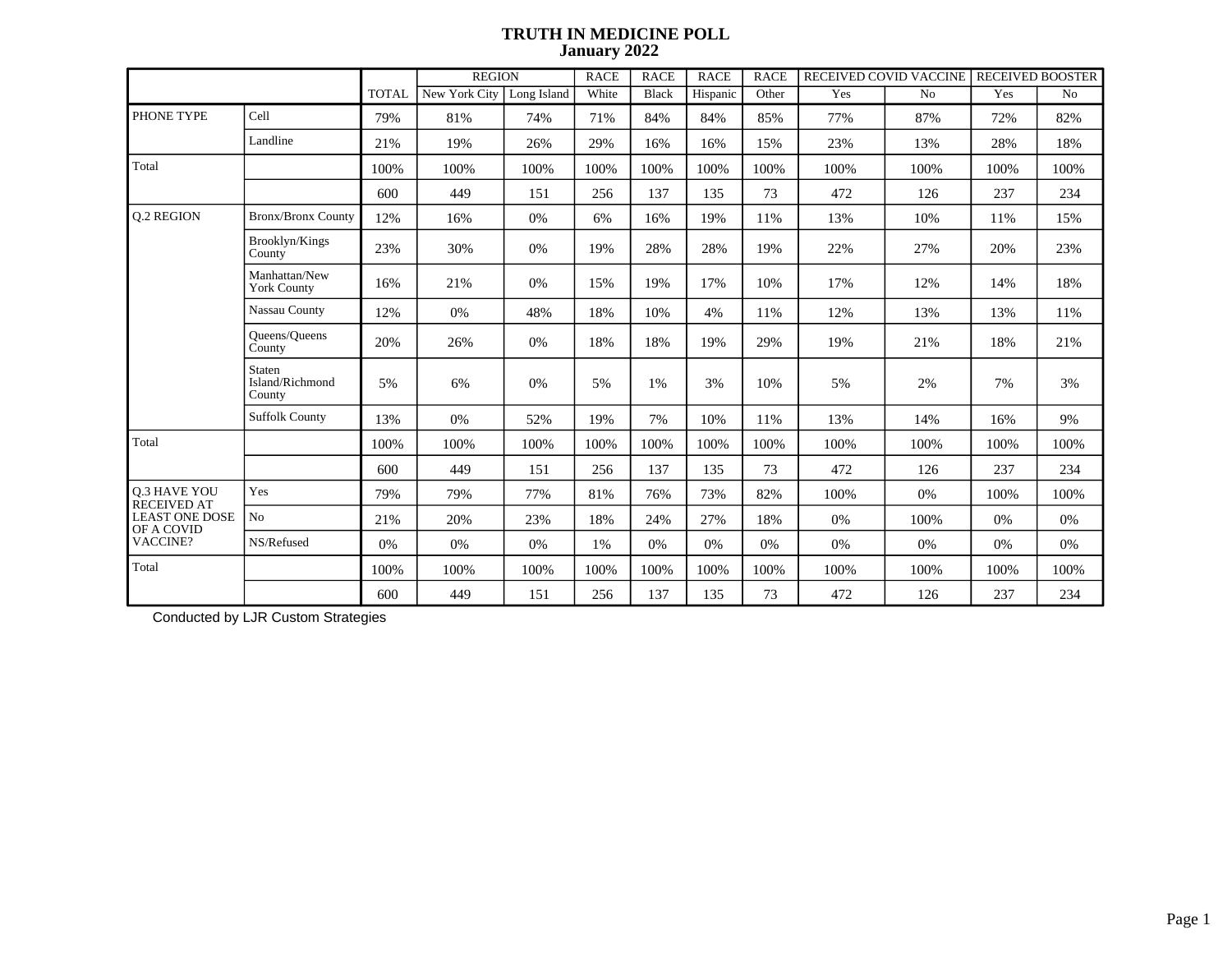|                                           |                                     |              |      | <b>GENDER</b> |       |       | AGE   |       | <b>GENDER/AGE</b> |           |                |             |
|-------------------------------------------|-------------------------------------|--------------|------|---------------|-------|-------|-------|-------|-------------------|-----------|----------------|-------------|
|                                           |                                     | <b>TOTAL</b> | Men  | Women         | 18-34 | 35-49 | 50-64 | $65+$ | Men under 50      | Men $50+$ | Women under 50 | Women $50+$ |
| PHONE TYPE                                | Cell                                | 79%          | 79%  | 79%           | 91%   | 90%   | 80%   | 49%   | 90%               | 66%       | 90%            | 65%         |
|                                           | Landline                            | 21%          | 21%  | 21%           | 9%    | 10%   | 20%   | 51%   | 10%               | 34%       | 10%            | 35%         |
| Total                                     |                                     | 100%         | 100% | 100%          | 100%  | 100%  | 100%  | 100%  | 100%              | 100%      | 100%           | 100%        |
|                                           |                                     | 600          | 286  | 314           | 144   | 167   | 147   | 130   | 146               | 135       | 165            | 142         |
| <b>0.2 REGION</b>                         | <b>Bronx/Bronx County</b>           | 12%          | 12%  | 13%           | 10%   | 16%   | 12%   | 10%   | 14%               | 10%       | 13%            | 13%         |
|                                           | Brooklyn/Kings<br>County            | 23%          | 23%  | 23%           | 19%   | 21%   | 22%   | 29%   | 20%               | 25%       | 21%            | 25%         |
|                                           | Manhattan/New<br><b>York County</b> | 16%          | 16%  | 16%           | 17%   | 16%   | 18%   | 13%   | 16%               | 16%       | 16%            | 15%         |
|                                           | Nassau County                       | 12%          | 12%  | 12%           | 16%   | 13%   | 10%   | 10%   | 14%               | 10%       | 14%            | 9%          |
|                                           | <b>Oueens/Oueens</b><br>County      | 20%          | 20%  | 20%           | 19%   | 16%   | 22%   | 22%   | 18%               | 21%       | 18%            | 22%         |
|                                           | Staten<br>Island/Richmond<br>County | 5%           | 5%   | 4%            | 2%    | 5%    | 5%    | 5%    | 4%                | 4%        | 4%             | 6%          |
|                                           | <b>Suffolk County</b>               | 13%          | 13%  | 13%           | 16%   | 13%   | 12%   | 12%   | 14%               | 13%       | 15%            | 11%         |
| Total                                     |                                     | 100%         | 100% | 100%          | 100%  | 100%  | 100%  | 100%  | 100%              | 100%      | 100%           | 100%        |
|                                           |                                     | 600          | 286  | 314           | 144   | 167   | 147   | 130   | 146               | 135       | 165            | 142         |
| <b>0.3 HAVE YOU</b><br><b>RECEIVED AT</b> | Yes                                 | 79%          | 73%  | 84%           | 68%   | 77%   | 82%   | 90%   | 66%               | 81%       | 79%            | 90%         |
| <b>LEAST ONE DOSE</b><br>OF A COVID       | No                                  | 21%          | 27%  | 16%           | 32%   | 23%   | 18%   | 9%    | 34%               | 19%       | 21%            | 10%         |
| VACCINE?                                  | NS/Refused                          | 0%           | 0%   | 0%            | 0%    | $1\%$ | 0%    | 1%    | 0%                | 1%        | 1%             | $0\%$       |
| Total                                     |                                     | 100%         | 100% | 100%          | 100%  | 100%  | 100%  | 100%  | 100%              | 100%      | 100%           | 100%        |
|                                           |                                     | 600          | 286  | 314           | 144   | 167   | 147   | 130   | 146               | 135       | 165            | 142         |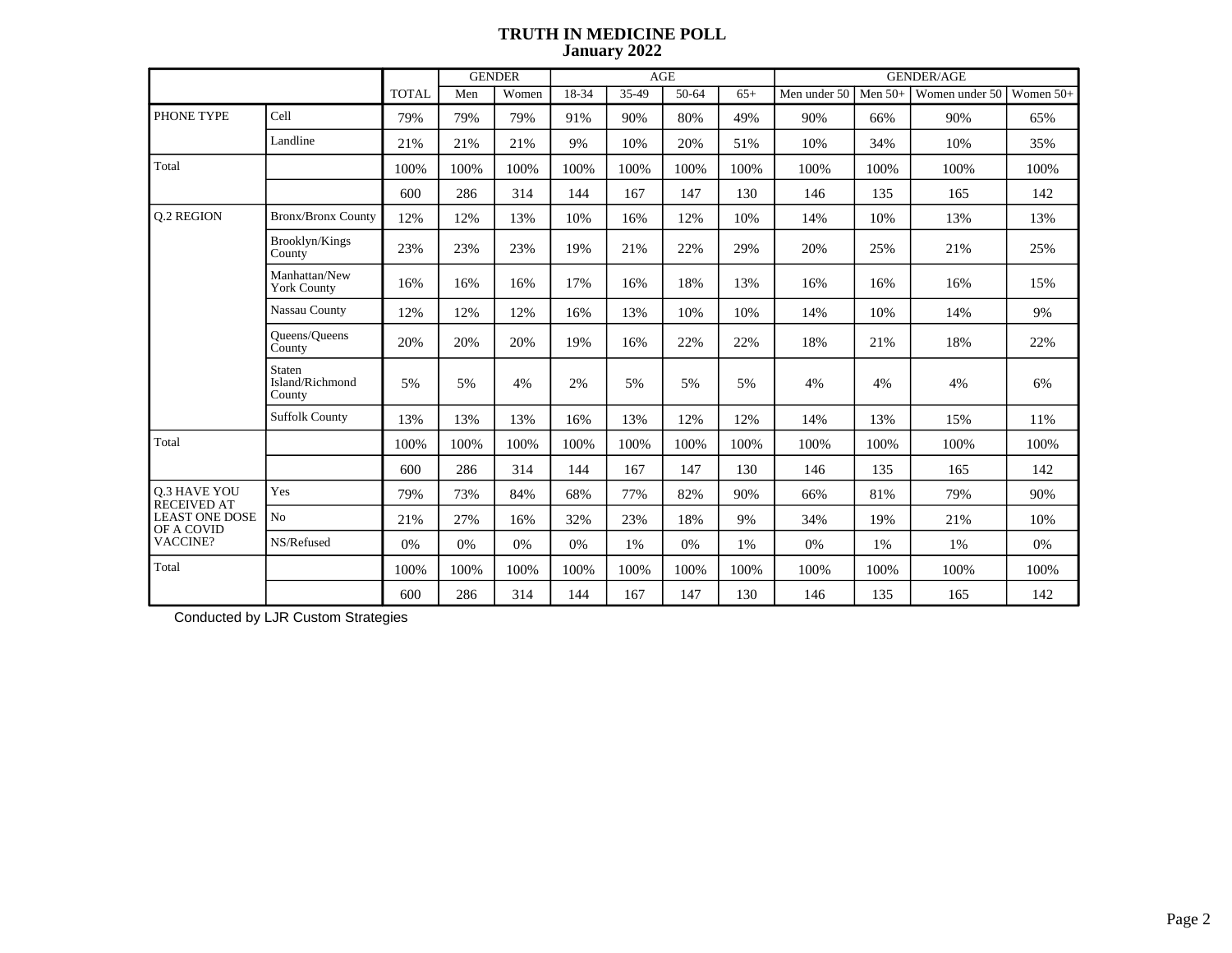|                                           |                |              | <b>REGION</b> |             | <b>RACE</b> | <b>RACE</b> | <b>RACE</b> | <b>RACE</b> |      | RECEIVED COVID VACCINE | <b>RECEIVED BOOSTER</b> |                |
|-------------------------------------------|----------------|--------------|---------------|-------------|-------------|-------------|-------------|-------------|------|------------------------|-------------------------|----------------|
|                                           |                | <b>TOTAL</b> | New York City | Long Island | White       | Black       | Hispanic    | Other       | Yes  | N <sub>0</sub>         | Yes                     | N <sub>0</sub> |
| <b>Q.4 HAVE YOU</b><br><b>RECEIVED A</b>  | Not Asked      | 21%          | 21%           | 23%         | 19%         | 24%         | 27%         | 18%         | 0%   | 100%                   | $0\%$                   | 0%             |
| <b>COVID BOOSTER?</b>                     | Yes            | 40%          | 37%           | 46%         | 45%         | 37%         | 29%         | 44%         | 50%  | 0%                     | 100%                    | 0%             |
|                                           | N <sub>0</sub> | 39%          | 42%           | 31%         | 37%         | 38%         | 44%         | 38%         | 50%  | 0%                     | 0%                      | 100%           |
|                                           | NS/Refused     | 0%           | 0%            | 0%          | 0%          | $1\%$       | 0%          | 0%          | 0%   | 0%                     | 0%                      | 0%             |
| Total                                     |                | 100%         | 100%          | 100%        | 100%        | 100%        | 100%        | 100%        | 100% | 100%                   | 100%                    | 100%           |
|                                           |                | 600          | 449           | 151         | 256         | 137         | 135         | 73          | 472  | 126                    | 237                     | 234            |
| <b>Q.5 MANDATORY</b><br><b>MASKING AT</b> | Support        | 61%          | 62%           | 59%         | 57%         | 64%         | 62%         | 71%         | 71%  | 26%                    | 79%                     | 62%            |
| <b>PRIVATE</b><br><b>BUSINESSES</b>       | Oppose         | 33%          | 32%           | 36%         | 36%         | 31%         | 32%         | 25%         | 23%  | 70%                    | 17%                     | 29%            |
|                                           | NS/Refused     | 6%           | 6%            | 5%          | 8%          | 5%          | 6%          | 4%          | 7%   | 4%                     | 4%                      | 9%             |
| Total                                     |                | 100%         | 100%          | 100%        | 100%        | 100%        | 100%        | 100%        | 100% | 100%                   | 100%                    | 100%           |
|                                           |                | 600          | 449           | 151         | 256         | 137         | 135         | 73          | 472  | 126                    | 237                     | 234            |
| <b>Q.6 MANDATORY</b><br><b>MASKING AT</b> | Support        | 58%          | 59%           | 53%         | 51%         | 61%         | 59%         | 67%         | 68%  | 20%                    | 78%                     | 58%            |
| <b>RESTAURANTS</b>                        | Oppose         | 36%          | 33%           | 42%         | 42%         | 33%         | 34%         | 29%         | 25%  | 76%                    | 17%                     | 32%            |
|                                           | NS/Refused     | 7%           | 8%            | 5%          | 7%          | 7%          | 7%          | 4%          | 8%   | 4%                     | 5%                      | 10%            |
| Total                                     |                | 100%         | 100%          | 100%        | 100%        | 100%        | 100%        | 100%        | 100% | 100%                   | 100%                    | 100%           |
|                                           |                | 600          | 449           | 151         | 256         | 137         | 135         | 73          | 472  | 126                    | 237                     | 234            |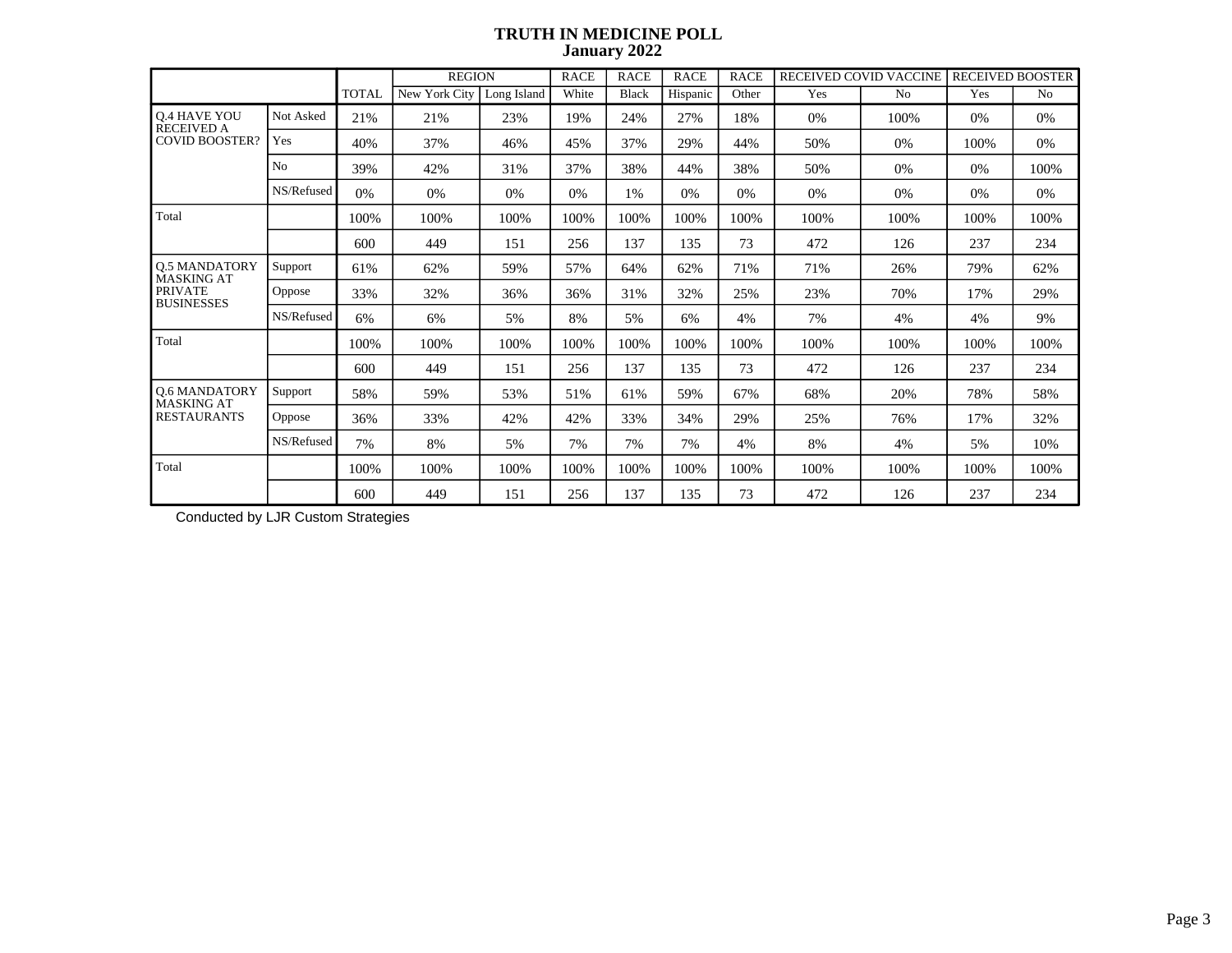|                                           |                |              | <b>GENDER</b> |       |       | <b>AGE</b> |       |       | <b>GENDER/AGE</b> |           |                |           |  |
|-------------------------------------------|----------------|--------------|---------------|-------|-------|------------|-------|-------|-------------------|-----------|----------------|-----------|--|
|                                           |                | <b>TOTAL</b> | Men           | Women | 18-34 | 35-49      | 50-64 | $65+$ | Men under 50      | Men $50+$ | Women under 50 | Women 50+ |  |
| <b>Q.4 HAVE YOU</b><br><b>RECEIVED A</b>  | Not Asked      | 21%          | 27%           | 16%   | 32%   | 23%        | 18%   | 10%   | 34%               | 19%       | 21%            | 10%       |  |
| <b>COVID BOOSTER?</b>                     | Yes            | 40%          | 37%           | 42%   | 20%   | 35%        | 47%   | 58%   | 27%               | 47%       | 30%            | 56%       |  |
|                                           | N <sub>o</sub> | 39%          | 36%           | 42%   | 48%   | 41%        | 35%   | 32%   | 39%               | 33%       | 49%            | 34%       |  |
|                                           | NS/Refused     | 0%           | 0%            | 0%    | 0%    | 0%         | 0%    | 1%    | 0%                | 1%        | 0%             | 0%        |  |
| Total                                     |                | 100%         | 100%          | 100%  | 100%  | 100%       | 100%  | 100%  | 100%              | 100%      | 100%           | 100%      |  |
|                                           |                | 600          | 286           | 314   | 144   | 167        | 147   | 130   | 146               | 135       | 165            | 142       |  |
| <b>0.5 MANDATORY</b><br><b>MASKING AT</b> | Support        | 61%          | 57%           | 66%   | 58%   | 58%        | 63%   | 66%   | 53%               | 59%       | 62%            | 70%       |  |
| <b>PRIVATE</b><br><b>BUSINESSES</b>       | Oppose         | 33%          | 36%           | 29%   | 38%   | 35%        | 31%   | 26%   | 40%               | 33%       | 33%            | 25%       |  |
|                                           | NS/Refused     | 6%           | 7%            | 5%    | 5%    | 7%         | 5%    | 8%    | 7%                | 7%        | 5%             | 6%        |  |
| Total                                     |                | 100%         | 100%          | 100%  | 100%  | 100%       | 100%  | 100%  | 100%              | 100%      | 100%           | 100%      |  |
|                                           |                | 600          | 286           | 314   | 144   | 167        | 147   | 130   | 146               | 135       | 165            | 142       |  |
| <b>0.6 MANDATORY</b><br><b>MASKING AT</b> | Support        | 58%          | 53%           | 61%   | 53%   | 54%        | 61%   | 65%   | 48%               | 59%       | 58%            | 66%       |  |
| <b>RESTAURANTS</b>                        | Oppose         | 36%          | 39%           | 32%   | 43%   | 39%        | 33%   | 26%   | 46%               | 33%       | 36%            | 27%       |  |
|                                           | NS/Refused     | 7%           | 7%            | 6%    | 4%    | 7%         | 7%    | 9%    | 6%                | 9%        | 5%             | 7%        |  |
| Total                                     |                | 100%         | 100%          | 100%  | 100%  | 100%       | 100%  | 100%  | 100%              | 100%      | 100%           | 100%      |  |
|                                           |                | 600          | 286           | 314   | 144   | 167        | 147   | 130   | 146               | 135       | 165            | 142       |  |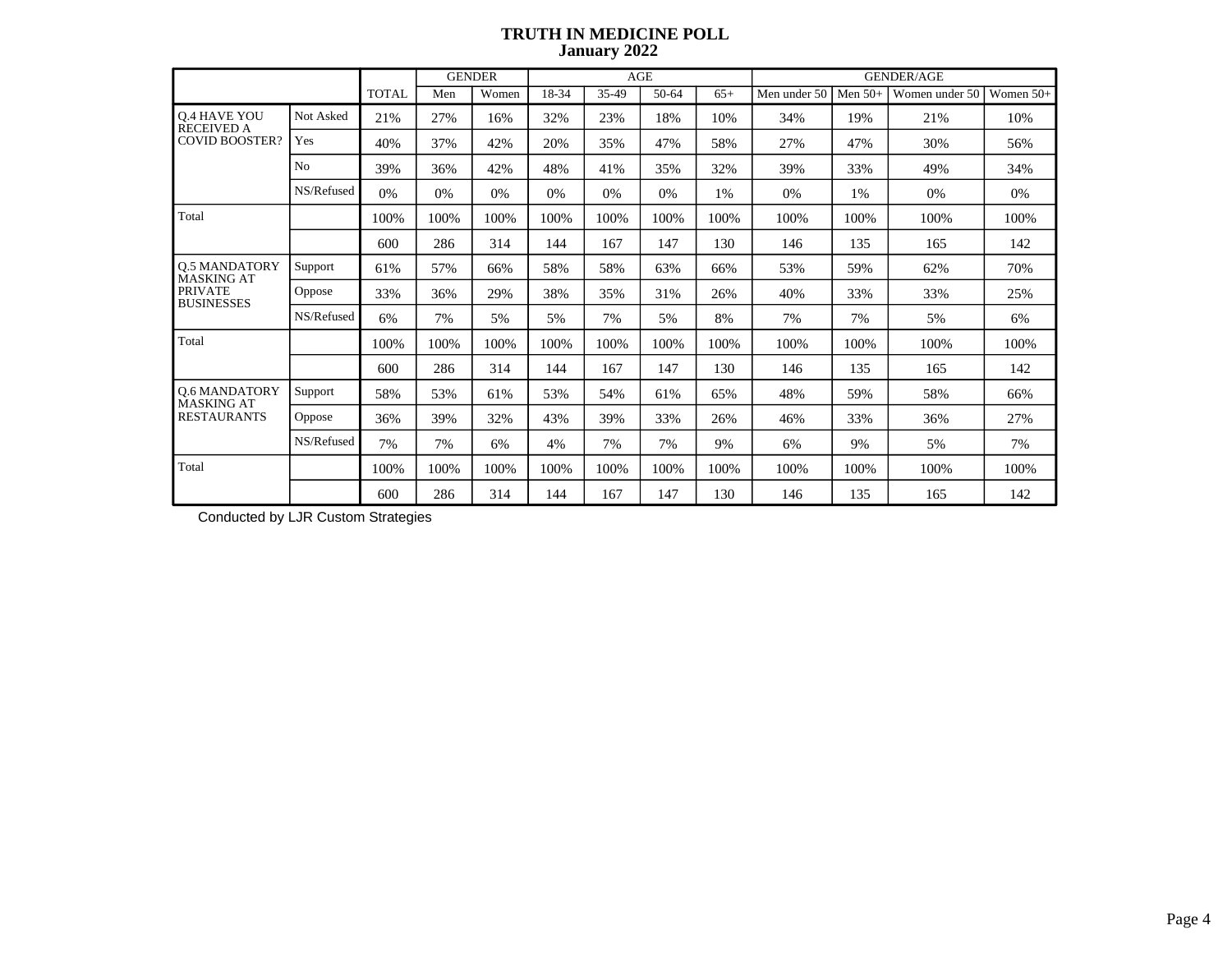|                                           |            |              | <b>REGION</b> |             | <b>RACE</b> | <b>RACE</b> | <b>RACE</b> | <b>RACE</b> |      | RECEIVED COVID VACCINE | <b>RECEIVED BOOSTER</b> |                |
|-------------------------------------------|------------|--------------|---------------|-------------|-------------|-------------|-------------|-------------|------|------------------------|-------------------------|----------------|
|                                           |            | <b>TOTAL</b> | New York City | Long Island | White       | Black       | Hispanic    | Other       | Yes  | N <sub>0</sub>         | Yes                     | N <sub>0</sub> |
| <b>Q.7 MANDATORY</b><br><b>MASKING AT</b> | Support    | 63%          | 65%           | 57%         | 55%         | 66%         | 67%         | 70%         | 73%  | 25%                    | 80%                     | 66%            |
| <b>THEATERS</b>                           | Oppose     | 32%          | 29%           | 40%         | 39%         | 29%         | 27%         | 27%         | 21%  | 71%                    | 17%                     | 26%            |
|                                           | NS/Refused | 5%           | 6%            | 3%          | 5%          | 4%          | 6%          | 3%          | 6%   | 4%                     | 3%                      | 8%             |
| Total                                     |            | 100%         | 100%          | 100%        | 100%        | 100%        | 100%        | 100%        | 100% | 100%                   | 100%                    | 100%           |
|                                           |            | 600          | 449           | 151         | 256         | 137         | 135         | 73          | 472  | 126                    | 237                     | 234            |
| <b>Q.8 MANDATORY</b><br><b>MASKING AT</b> | Support    | 63%          | 64%           | 62%         | 59%         | 66%         | 64%         | 70%         | 73%  | 25%                    | 80%                     | 66%            |
| <b>PLACES OF</b><br><b>WORSHIP</b>        | Oppose     | 29%          | 28%           | 30%         | 32%         | 25%         | 28%         | 25%         | 18%  | 67%                    | 15%                     | 21%            |
|                                           | NS/Refused | 8%           | 8%            | 8%          | 10%         | 9%          | 8%          | 5%          | 8%   | 8%                     | 5%                      | 12%            |
| Total                                     |            | 100%         | 100%          | 100%        | 100%        | 100%        | 100%        | 100%        | 100% | 100%                   | 100%                    | 100%           |
|                                           |            | 600          | 449           | 151         | 256         | 137         | 135         | 73          | 472  | 126                    | 237                     | 234            |
| <b>Q.9 MANDATORY</b><br><b>MASKING AT</b> | Support    | 64%          | 65%           | 63%         | 60%         | 69%         | 64%         | 71%         | 75%  | 25%                    | 82%                     | 67%            |
| <b>SCHOOLS</b>                            | Oppose     | 29%          | 29%           | 29%         | 32%         | 26%         | 30%         | 23%         | 19%  | 66%                    | 15%                     | 24%            |
|                                           | NS/Refused | 7%           | 6%            | 8%          | 8%          | 4%          | 7%          | 5%          | 6%   | 9%                     | 3%                      | 9%             |
| Total                                     |            | 100%         | 100%          | 100%        | 100%        | 100%        | 100%        | 100%        | 100% | 100%                   | 100%                    | 100%           |
|                                           |            | 600          | 449           | 151         | 256         | 137         | 135         | 73          | 472  | 126                    | 237                     | 234            |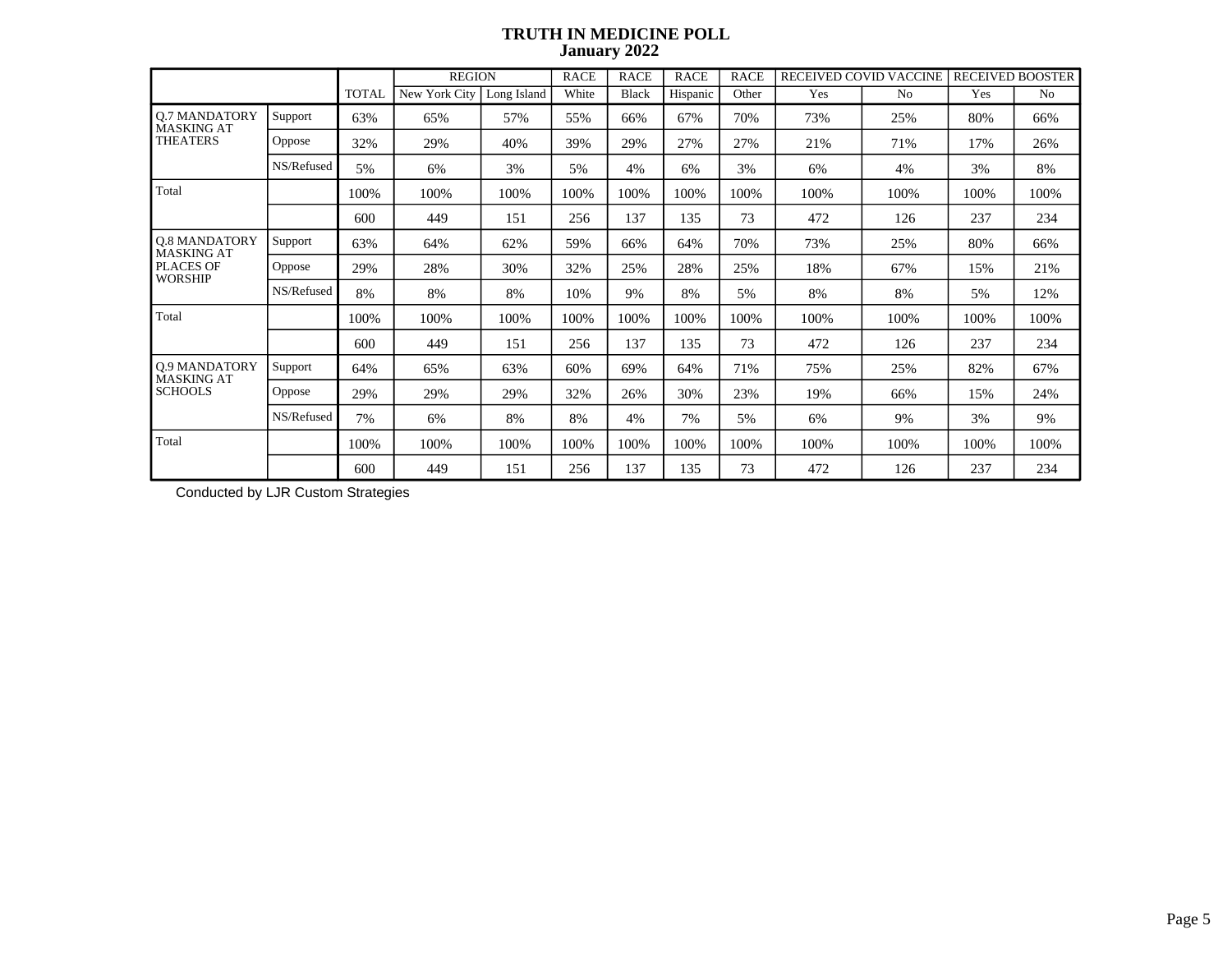|                                                              |            |              | <b>GENDER</b> |       |       |       | AGE   |       | <b>GENDER/AGE</b> |           |                |             |  |
|--------------------------------------------------------------|------------|--------------|---------------|-------|-------|-------|-------|-------|-------------------|-----------|----------------|-------------|--|
|                                                              |            | <b>TOTAL</b> | Men           | Women | 18-34 | 35-49 | 50-64 | $65+$ | Men under 50      | Men $50+$ | Women under 50 | Women $50+$ |  |
| <b>Q.7 MANDATORY</b><br><b>MASKING AT</b><br><b>THEATERS</b> | Support    | 63%          | 59%           | 67%   | 58%   | 60%   | 65%   | 71%   | 55%               | 62%       | 63%            | 73%         |  |
|                                                              | Oppose     | 32%          | 36%           | 29%   | 39%   | 34%   | 29%   | 24%   | 40%               | 32%       | 33%            | 22%         |  |
|                                                              | NS/Refused | 5%           | 6%            | 5%    | 3%    | 7%    | 5%    | 5%    | 5%                | 6%        | 4%             | 5%          |  |
| Total                                                        |            | 100%         | 100%          | 100%  | 100%  | 100%  | 100%  | 100%  | 100%              | 100%      | 100%           | 100%        |  |
|                                                              |            | 600          | 286           | 314   | 144   | 167   | 147   | 130   | 146               | 135       | 165            | 142         |  |
| Q.8 MANDATORY<br><b>MASKING AT</b>                           | Support    | 63%          | 60%           | 66%   | 58%   | 62%   | 65%   | 68%   | 58%               | 62%       | 63%            | 70%         |  |
| <b>PLACES OF</b><br><b>WORSHIP</b>                           | Oppose     | 29%          | 30%           | 27%   | 34%   | 28%   | 29%   | 25%   | 31%               | 31%       | 31%            | 23%         |  |
|                                                              | NS/Refused | 8%           | 9%            | 8%    | 8%    | 10%   | 6%    | 8%    | 12%               | 7%        | 6%             | 7%          |  |
| Total                                                        |            | 100%         | 100%          | 100%  | 100%  | 100%  | 100%  | 100%  | 100%              | 100%      | 100%           | 100%        |  |
|                                                              |            | 600          | 286           | 314   | 144   | 167   | 147   | 130   | 146               | 135       | 165            | 142         |  |
| <b>Q.9 MANDATORY</b><br><b>MASKING AT</b>                    | Support    | 64%          | 59%           | 69%   | 59%   | 67%   | 62%   | 68%   | 61%               | 56%       | 65%            | 73%         |  |
| <b>SCHOOLS</b>                                               | Oppose     | 29%          | 34%           | 25%   | 31%   | 27%   | 33%   | 26%   | 31%               | 38%       | 27%            | 23%         |  |
|                                                              | NS/Refused | 7%           | 7%            | 6%    | 10%   | 6%    | 5%    | 6%    | 8%                | 7%        | 8%             | 4%          |  |
| Total                                                        |            | 100%         | 100%          | 100%  | 100%  | 100%  | 100%  | 100%  | 100%              | 100%      | 100%           | 100%        |  |
|                                                              |            | 600          | 286           | 314   | 144   | 167   | 147   | 130   | 146               | 135       | 165            | 142         |  |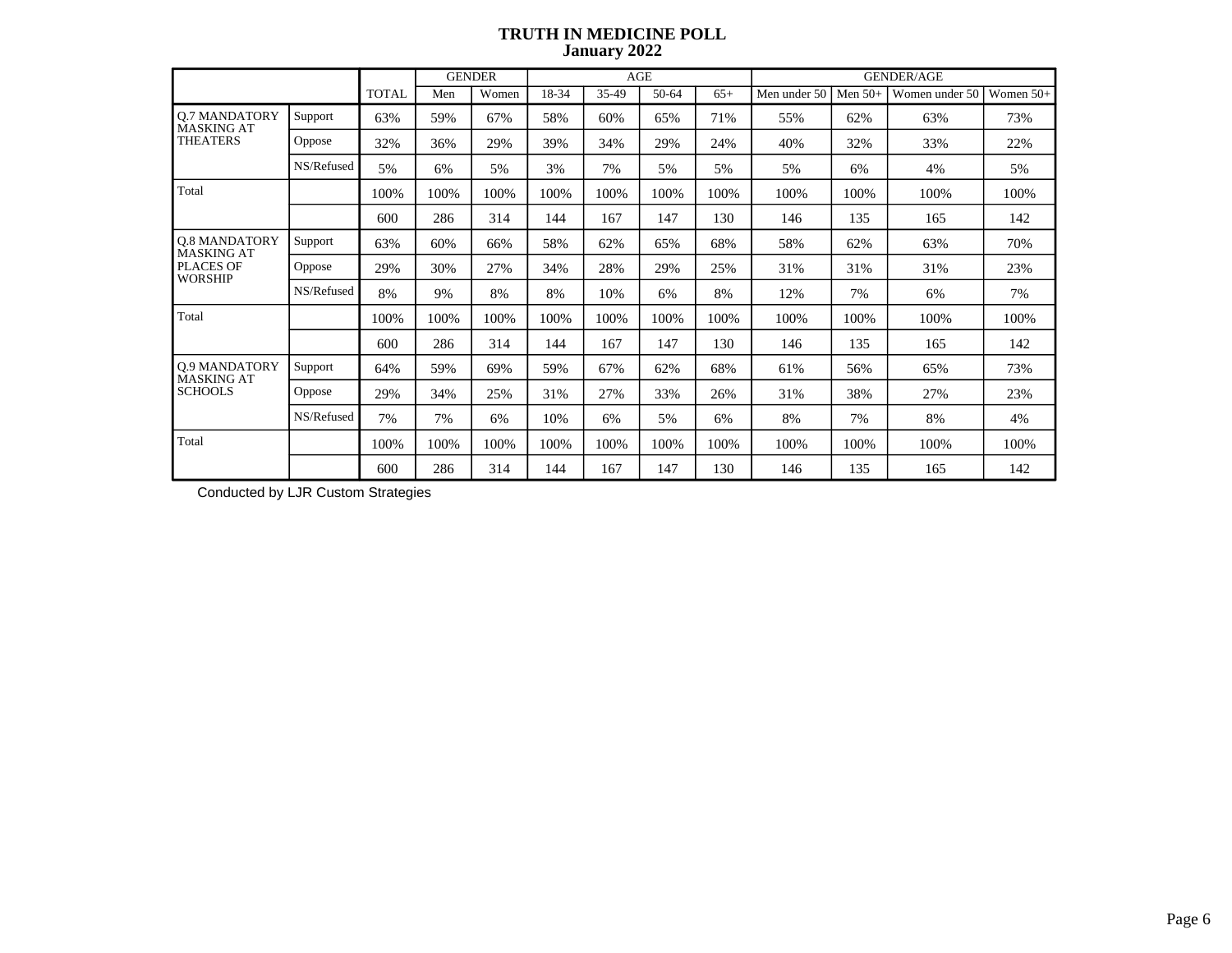|                                              |                     |              | <b>REGION</b> |             | <b>RACE</b> | <b>RACE</b>  | <b>RACE</b> | <b>RACE</b> |      | RECEIVED COVID VACCINE | <b>RECEIVED BOOSTER</b> |                |
|----------------------------------------------|---------------------|--------------|---------------|-------------|-------------|--------------|-------------|-------------|------|------------------------|-------------------------|----------------|
|                                              |                     | <b>TOTAL</b> | New York City | Long Island | White       | <b>Black</b> | Hispanic    | Other       | Yes  | N <sub>o</sub>         | Yes                     | N <sub>o</sub> |
| <b>0.10 MANDATORY</b><br>MASKING AT          | Support             | 65%          | 66%           | 61%         | 59%         | 70%          | 64%         | 74%         | 75%  | 26%                    | 82%                     | 68%            |
| <b>MUNICIPAL</b><br><b>BUILDINGS</b>         | Oppose              | 29%          | 28%           | 30%         | 32%         | 26%          | 29%         | 21%         | 18%  | 66%                    | 13%                     | 24%            |
|                                              | NS/Refused          | 7%           | 6%            | 9%          | 9%          | 4%           | 7%          | 5%          | 6%   | 8%                     | 5%                      | 8%             |
| Total                                        |                     | 100%         | 100%          | 100%        | 100%        | 100%         | 100%        | 100%        | 100% | 100%                   | 100%                    | 100%           |
|                                              |                     | 600          | 449           | 151         | 256         | 137          | 135         | 73          | 472  | 126                    | 237                     | 234            |
| <b>0.11 WOULD YOU</b><br><b>SAY LEVEL OF</b> | More than adequate  | 13%          | 12%           | 17%         | 14%         | 12%          | 10%         | 11%         | 14%  | 10%                    | 16%                     | 12%            |
| <b>COVID TESTING</b><br>NOW IS?              | Adequate            | 26%          | 27%           | 24%         | 21%         | 31%          | 25%         | 36%         | 28%  | 18%                    | 29%                     | 26%            |
|                                              | Inadequate          | 27%          | 29%           | 20%         | 30%         | 22%          | 28%         | 16%         | 27%  | 22%                    | 24%                     | 31%            |
|                                              | Very inadequate     | 22%          | 20%           | 28%         | 24%         | 20%          | 23%         | 16%         | 20%  | 29%                    | 18%                     | 22%            |
|                                              | NS/Refused          | 13%          | 13%           | 11%         | 11%         | 15%          | 13%         | 21%         | 11%  | 20%                    | 13%                     | 9%             |
| Total                                        |                     | 100%         | 100%          | 100%        | 100%        | 100%         | 100%        | 100%        | 100% | 100%                   | 100%                    | 100%           |
|                                              |                     | 600          | 449           | 151         | 256         | 137          | 135         | 73          | 472  | 126                    | 237                     | 234            |
| <b>O.12 WHICH ONE</b><br>DO YOU HOLD         | Federal government  | 57%          | 60%           | 47%         | 55%         | 67%          | 62%         | 38%         | 58%  | 52%                    | 50%                     | 65%            |
| <b>MOST</b><br><b>ACCOUNTABLE</b>            | State government    | 15%          | 15%           | 17%         | 18%         | 18%          | 10%         | 4%          | 15%  | 17%                    | 15%                     | 15%            |
| <b>FOR LACK OF</b><br><b>AVAILABLE</b>       | Local government    | 3%           | 3%            | 4%          | 2%          | 2%           | 4%          | 8%          | 3%   | 5%                     | 4%                      | 2%             |
| TESTING?                                     | Private sector      | 1%           | 1%            | 1%          | 1%          | 4%           | 0%          | 0%          | 1%   | 2%                     | 1%                      | 2%             |
|                                              | Healthcare agencies | 3%           | 4%            | 0%          | 1%          | 4%           | 3%          | 13%         | 2%   | 6%                     | 4%                      | 1%             |
|                                              | All $(Vol.)$        | 16%          | 13%           | 24%         | 18%         | 7%           | 16%         | 25%         | 17%  | 12%                    | 22%                     | 12%            |
|                                              | None (Vol.)         | 1%           | 1%            | 1%          | 1%          | 0%           | 3%          | 0%          | 1%   | 2%                     | 2%                      | 1%             |
|                                              | NS/Refused          | 3%           | 2%            | 6%          | 3%          | 0%           | 1%          | 13%         | 2%   | 5%                     | 2%                      | 2%             |
| Total                                        |                     | 100%         | 100%          | 100%        | 100%        | 100%         | 100%        | 100%        | 100% | 100%                   | 100%                    | 100%           |
|                                              |                     | 291          | 219           | 72          | 137         | 57           | 69          | 24          | 224  | 65                     | 100                     | 124            |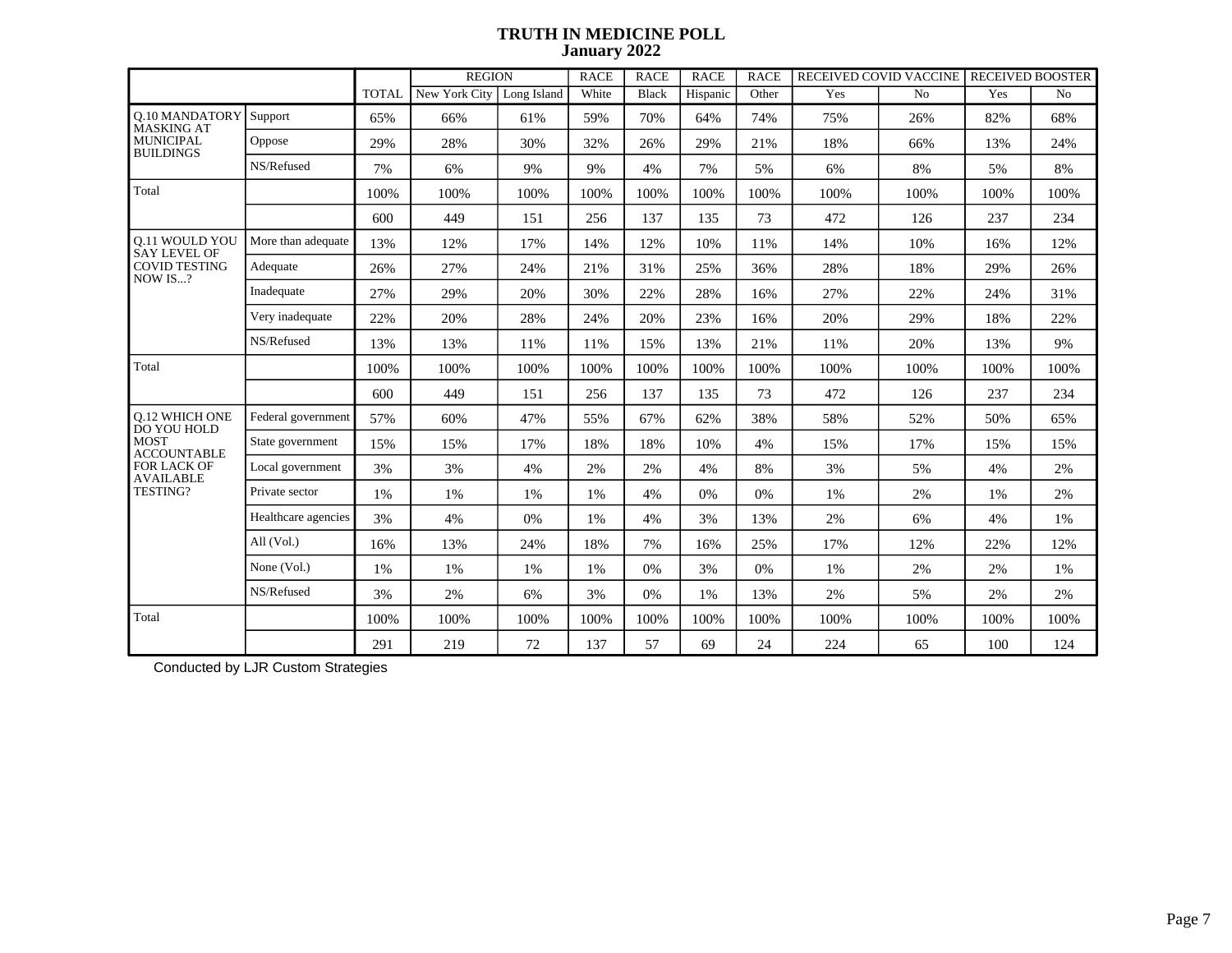|                                            |                     |              |      | <b>GENDER</b> |       |       | AGE     |       |              |           | <b>GENDER/AGE</b> |           |
|--------------------------------------------|---------------------|--------------|------|---------------|-------|-------|---------|-------|--------------|-----------|-------------------|-----------|
|                                            |                     | <b>TOTAL</b> | Men  | Women         | 18-34 | 35-49 | $50-64$ | $65+$ | Men under 50 | Men $50+$ | Women under 50    | Women 50+ |
| <b>O.10 MANDATORY</b><br><b>MASKING AT</b> | Support             | 65%          | 61%  | 68%           | 59%   | 63%   | 67%     | 70%   | 58%          | 64%       | 65%               | 73%       |
| <b>MUNICIPAL</b><br><b>BUILDINGS</b>       | Oppose              | 29%          | 31%  | 26%           | 35%   | 28%   | 27%     | 25%   | 33%          | 30%       | 30%               | 22%       |
|                                            | NS/Refused          | 7%           | 8%   | 6%            | 6%    | 9%    | 6%      | 5%    | 10%          | 6%        | 5%                | 6%        |
| Total                                      |                     | 100%         | 100% | 100%          | 100%  | 100%  | 100%    | 100%  | 100%         | 100%      | 100%              | 100%      |
|                                            |                     | 600          | 286  | 314           | 144   | 167   | 147     | 130   | 146          | 135       | 165               | 142       |
| 0.11 WOULD YOU<br><b>SAY LEVEL OF</b>      | More than adequate  | 13%          | 11%  | 15%           | 11%   | 14%   | 11%     | 13%   | 12%          | 10%       | 13%               | 14%       |
| <b>COVID TESTING</b><br>NOW IS?            | Adequate            | 26%          | 25%  | 27%           | 28%   | 32%   | 26%     | 15%   | 32%          | 17%       | 29%               | 25%       |
|                                            | Inadequate          | 27%          | 31%  | 22%           | 17%   | 23%   | 33%     | 36%   | 21%          | 43%       | 20%               | 26%       |
|                                            | Very inadequate     | 22%          | 22%  | 22%           | 33%   | 16%   | 16%     | 25%   | 24%          | 19%       | 24%               | 21%       |
|                                            | NS/Refused          | 13%          | 11%  | 14%           | 11%   | 14%   | 14%     | 11%   | 12%          | 11%       | 14%               | 14%       |
| Total                                      |                     | 100%         | 100% | 100%          | 100%  | 100%  | 100%    | 100%  | 100%         | 100%      | 100%              | 100%      |
|                                            |                     | 600          | 286  | 314           | 144   | 167   | 147     | 130   | 146          | 135       | 165               | 142       |
| <b>0.12 WHICH ONE</b><br>DO YOU HOLD       | Federal government  | 57%          | 56%  | 58%           | 39%   | 59%   | 67%     | 63%   | 45%          | 67%       | 53%               | 63%       |
| <b>MOST</b><br><b>ACCOUNTABLE</b>          | State government    | 15%          | 16%  | 14%           | 24%   | 17%   | 14%     | 6%    | 28%          | 6%        | 14%               | 15%       |
| FOR LACK OF<br><b>AVAILABLE</b>            | Local government    | 3%           | 4%   | 3%            | 8%    | 3%    | 1%      | 1%    | 6%           | 2%        | 6%                | 0%        |
| TESTING?                                   | Private sector      | 1%           | 0%   | 3%            | 1%    | 2%    | $1\%$   | 1%    | 0%           | 0%        | 3%                | 3%        |
|                                            | Healthcare agencies | 3%           | 5%   | 1%            | 6%    | 3%    | 3%      | 1%    | $8\%$        | 4%        | 1%                | $0\%$     |
|                                            | All $(Vol.)$        | 16%          | 15%  | 16%           | 20%   | 12%   | 7%      | 23%   | 12%          | 17%       | 19%               | 13%       |
|                                            | None (Vol.)         | 1%           | 2%   | 1%            | 0%    | 2%    | 3%      | 1%    | 0%           | 4%        | 1%                | 0%        |
|                                            | NS/Refused          | 3%           | 1%   | 4%            | 1%    | 3%    | 4%      | 3%    | 2%           | 1%        | 3%                | 6%        |
| Total                                      |                     | 100%         | 100% | 100%          | 100%  | 100%  | 100%    | 100%  | 100%         | 100%      | 100%              | 100%      |
|                                            |                     | 291          | 151  | 140           | 71    | 66    | 72      | 79    | 65           | 84        | 72                | 67        |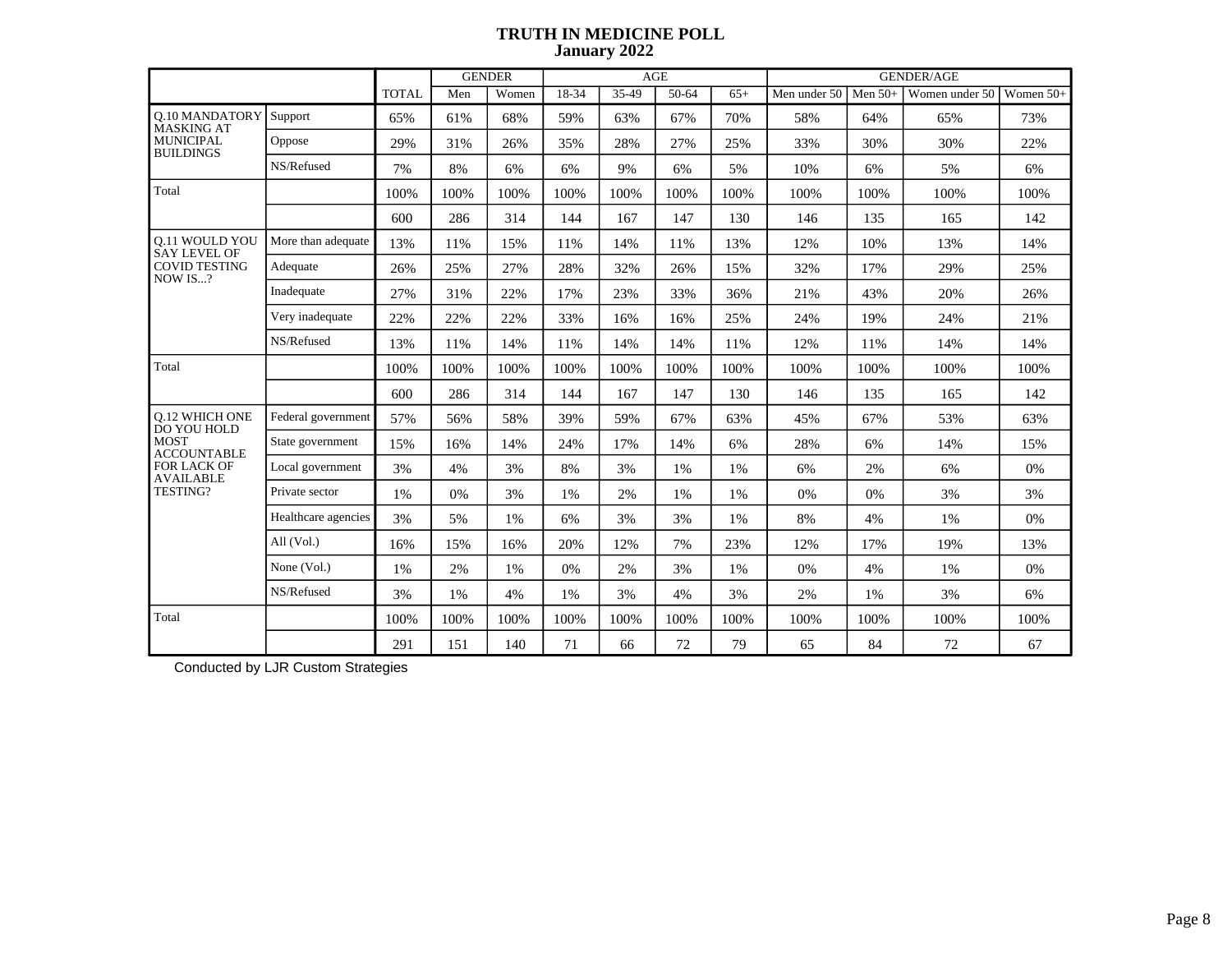|                                                                       |                  |              | <b>REGION</b> |             | <b>RACE</b> | <b>RACE</b> | <b>RACE</b> | <b>RACE</b> | RECEIVED COVID VACCINE |                | <b>RECEIVED BOOSTER</b> |                |
|-----------------------------------------------------------------------|------------------|--------------|---------------|-------------|-------------|-------------|-------------|-------------|------------------------|----------------|-------------------------|----------------|
|                                                                       |                  | <b>TOTAL</b> | New York City | Long Island | White       | Black       | Hispanic    | Other       | Yes                    | N <sub>o</sub> | Yes                     | N <sub>o</sub> |
| 0.13 DO YOU<br>THINK GOVT.<br><b>SHOULD BE</b>                        | Yes              | 81%          | 83%           | 77%         | 80%         | 82%         | 84%         | 73%         | 86%                    | 65%            | 86%                     | 85%            |
| <b>DOING MORE TO</b><br><b>MAKE COVID</b>                             | N <sub>o</sub>   | 11%          | 9%            | 16%         | 13%         | 7%          | 7%          | 14%         | 7%                     | 25%            | 6%                      | 8%             |
| <b>TESTING</b><br><b>AVAILABLE TO</b><br>PUBLIC?                      | NS/Refused       | 8%           | 8%            | 7%          | 7%          | 10%         | 8%          | 14%         | 7%                     | 10%            | 7%                      | 7%             |
| Total                                                                 |                  | 100%         | 100%          | 100%        | 100%        | 100%        | 100%        | 100%        | 100%                   | 100%           | 100%                    | 100%           |
|                                                                       |                  | 600          | 449           | 151         | 256         | 137         | 135         | 73          | 472                    | 126            | 237                     | 234            |
| 0.14 DO YOU<br><b>BELIEVE</b><br><b>ANTIBODY</b>                      | All patients     | 80%          | 79%           | 82%         | 79%         | 80%         | 82%         | 75%         | 82%                    | 73%            | 77%                     | 87%            |
| <b>TREATMENTS/SIM</b><br><b>ILAR SHOULD BE</b><br><b>GIVEN TO ALL</b> | For unvaccinated | 5%           | 4%            | 7%          | 7%          | 7%          | 1%          | 3%          | 5%                     | 5%             | 7%                      | 2%             |
| PATIENTS OR<br>PRIORITIZED FOR<br><b>UNVACCINATED</b>                 | NS/Refused       | 15%          | 17%           | 11%         | 14%         | 14%         | 17%         | 22%         | 13%                    | 22%            | 16%                     | 11%            |
| Total                                                                 |                  | 100%         | 100%          | 100%        | 100%        | 100%        | 100%        | 100%        | 100%                   | 100%           | 100%                    | 100%           |
|                                                                       |                  | 600          | 449           | 151         | 256         | 137         | 135         | 73          | 472                    | 126            | 237                     | 234            |
| <b>O.15 SHOULD</b><br><b>LIMITED SUPPLY</b><br>OF ORAL                | All patients     | 80%          | 80%           | 81%         | 76%         | 85%         | 81%         | 78%         | 83%                    | 70%            | 78%                     | 87%            |
| <b>ANTIVIRAL</b><br><b>TREATMENT BE</b><br><b>GIVEN TO ALL</b>        | For unvaccinated | 6%           | 6%            | 7%          | 10%         | 4%          | 4%          | 3%          | 6%                     | 7%             | 6%                      | 5%             |
| <b>PATIENTS OR</b><br>PRIORITIZED FOR<br>UNVACCINATED?                | NS/Refused       | 14%          | 14%           | 13%         | 14%         | 11%         | 15%         | 19%         | 12%                    | 23%            | 15%                     | 8%             |
| Total                                                                 |                  | 100%         | 100%          | 100%        | 100%        | 100%        | 100%        | 100%        | 100%                   | 100%           | 100%                    | 100%           |
|                                                                       |                  | 600          | 449           | 151         | 256         | 137         | 135         | 73          | 472                    | 126            | 237                     | 234            |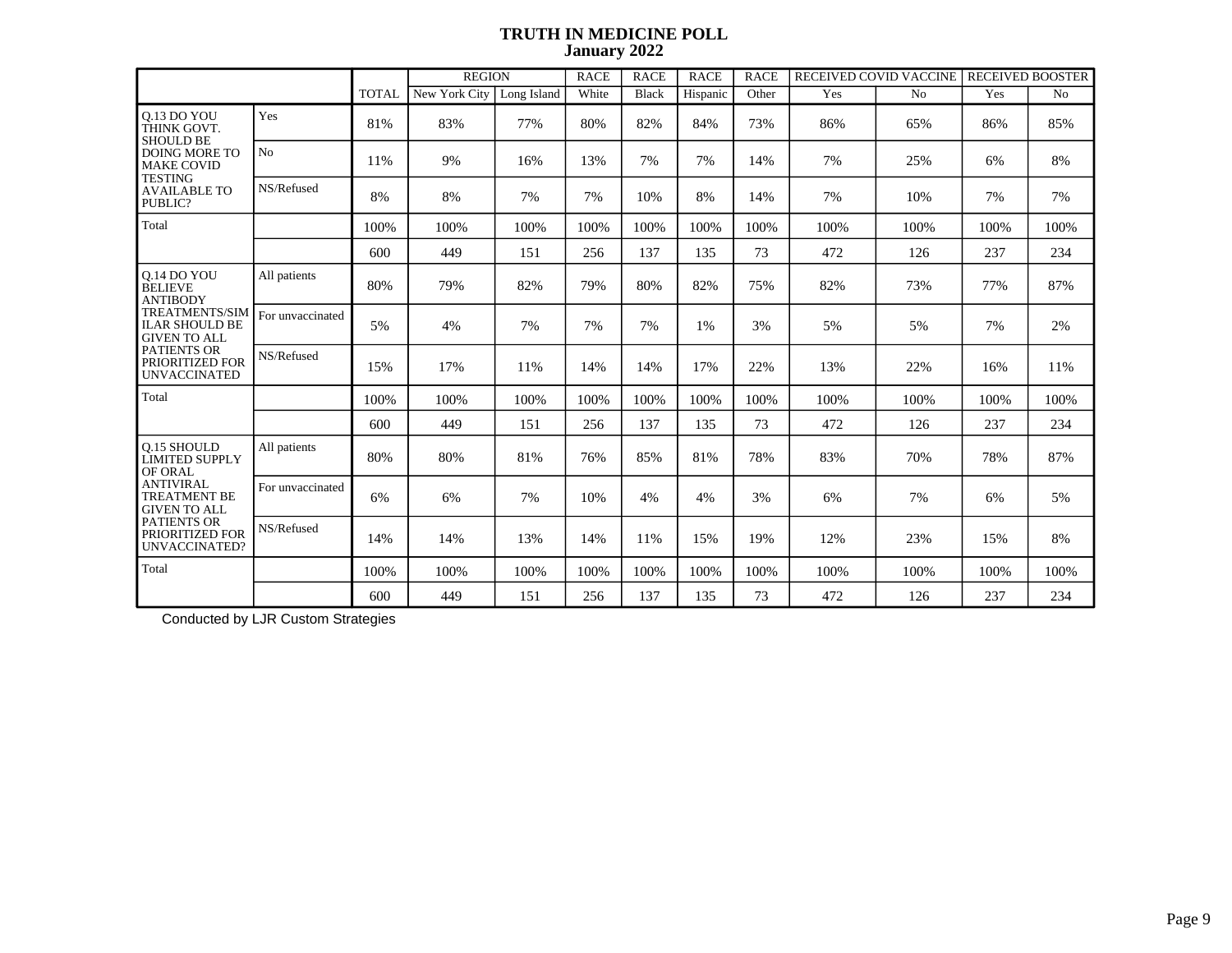|                                                                       |                  |              |      | <b>GENDER</b> |       | <b>AGE</b> |       |       | <b>GENDER/AGE</b> |           |                |             |  |
|-----------------------------------------------------------------------|------------------|--------------|------|---------------|-------|------------|-------|-------|-------------------|-----------|----------------|-------------|--|
|                                                                       |                  | <b>TOTAL</b> | Men  | Women         | 18-34 | 35-49      | 50-64 | $65+$ | Men under 50      | Men $50+$ | Women under 50 | Women $50+$ |  |
| 0.13 DO YOU<br>THINK GOVT.<br><b>SHOULD BE</b>                        | Yes              | 81%          | 81%  | 81%           | 78%   | 74%        | 84%   | 92%   | 75%               | 89%       | 77%            | 87%         |  |
| <b>DOING MORE TO</b><br><b>MAKE COVID</b><br><b>TESTING</b>           | No               | 11%          | 12%  | 10%           | 13%   | 16%        | 10%   | 2%    | 18%               | 4%        | 12%            | 8%          |  |
| <b>AVAILABLE TO</b><br>PUBLIC?                                        | NS/Refused       | 8%           | 7%   | 9%            | 8%    | 10%        | 6%    | 5%    | 7%                | 7%        | 11%            | 5%          |  |
| Total                                                                 |                  | 100%         | 100% | 100%          | 100%  | 100%       | 100%  | 100%  | 100%              | 100%      | 100%           | 100%        |  |
|                                                                       |                  | 600          | 286  | 314           | 144   | 167        | 147   | 130   | 146               | 135       | 165            | 142         |  |
| 0.14 DO YOU<br><b>BELIEVE</b><br><b>ANTIBODY</b>                      | All patients     | 80%          | 80%  | 80%           | 76%   | 82%        | 80%   | 83%   | 79%               | 82%       | 79%            | 81%         |  |
| <b>TREATMENTS/SIM</b><br><b>ILAR SHOULD BE</b><br><b>GIVEN TO ALL</b> | For unvaccinated | 5%           | 5%   | 5%            | 3%    | 5%         | 8%    | 2%    | 4%                | 5%        | 4%             | 5%          |  |
| <b>PATIENTS OR</b><br>PRIORITIZED FOR<br><b>UNVACCINATED</b>          | NS/Refused       | 15%          | 15%  | 15%           | 20%   | 13%        | 12%   | 15%   | 16%               | 13%       | 16%            | 14%         |  |
| Total                                                                 |                  | 100%         | 100% | 100%          | 100%  | 100%       | 100%  | 100%  | 100%              | 100%      | 100%           | 100%        |  |
|                                                                       |                  | 600          | 286  | 314           | 144   | 167        | 147   | 130   | 146               | 135       | 165            | 142         |  |
| <b>O.15 SHOULD</b><br><b>LIMITED SUPPLY</b><br>OF ORAL                | All patients     | 80%          | 81%  | 79%           | 75%   | 82%        | 81%   | 85%   | 79%               | 85%       | 78%            | 81%         |  |
| <b>ANTIVIRAL</b><br><b>TREATMENT BE</b><br><b>GIVEN TO ALL</b>        | For unvaccinated | 6%           | 5%   | 7%            | 6%    | 8%         | 7%    | 2%    | 6%                | 4%        | 7%             | 5%          |  |
| <b>PATIENTS OR</b><br>PRIORITIZED FOR<br>UNVACCINATED?                | NS/Refused       | 14%          | 14%  | 14%           | 19%   | 10%        | 12%   | 13%   | 14%               | 11%       | 15%            | 14%         |  |
| Total                                                                 |                  | 100%         | 100% | 100%          | 100%  | 100%       | 100%  | 100%  | 100%              | 100%      | 100%           | 100%        |  |
|                                                                       |                  | 600          | 286  | 314           | 144   | 167        | 147   | 130   | 146               | 135       | 165            | 142         |  |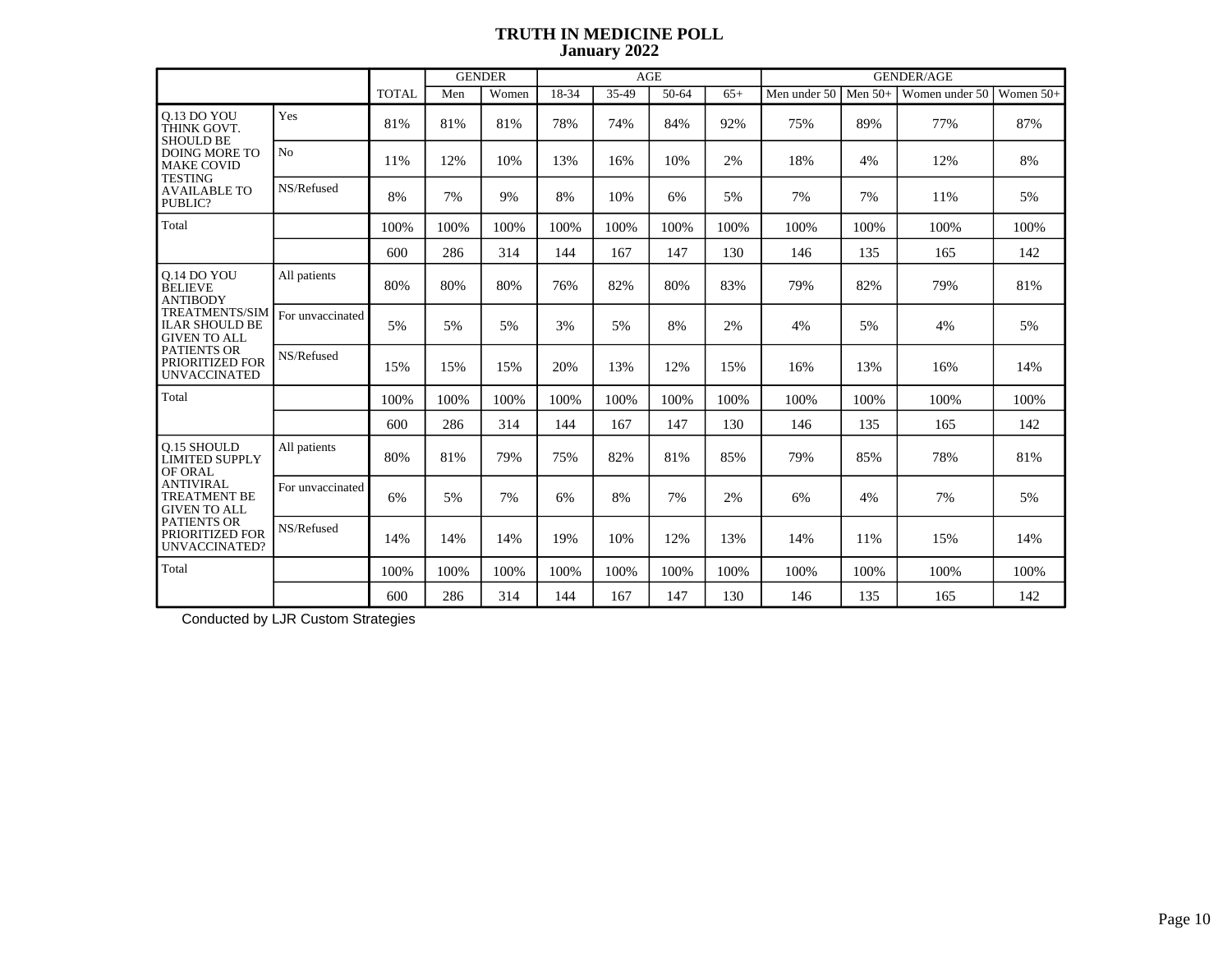|                                                             |                     |              | <b>REGION</b> |             | <b>RACE</b> | <b>RACE</b> | <b>RACE</b> | <b>RACE</b> | RECEIVED COVID VACCINE |                | <b>RECEIVED BOOSTER</b> |                |
|-------------------------------------------------------------|---------------------|--------------|---------------|-------------|-------------|-------------|-------------|-------------|------------------------|----------------|-------------------------|----------------|
|                                                             |                     | <b>TOTAL</b> | New York City | Long Island | White       | Black       | Hispanic    | Other       | Yes                    | N <sub>0</sub> | Yes                     | N <sub>o</sub> |
| <b>O.16 DURING</b><br>PANDEMIC, HAVE                        | Yes                 | 43%          | 42%           | 45%         | 46%         | 43%         | 39%         | 40%         | 45%                    | 34%            | 49%                     | 41%            |
| YOU PUT OFF<br><b>ROUTINE WELL</b>                          | No                  | 54%          | 54%           | 53%         | 51%         | 53%         | 58%         | 58%         | 51%                    | 63%            | 47%                     | 56%            |
| VISITS?                                                     | NS/Refused          | 3%           | 4%            | 2%          | 2%          | 4%          | 4%          | 3%          | 3%                     | 3%             | 4%                      | 3%             |
| Total                                                       |                     | 100%         | 100%          | 100%        | 100%        | 100%        | 100%        | 100%        | 100%                   | 100%           | 100%                    | 100%           |
|                                                             |                     | 600          | 449           | 151         | 256         | 137         | 135         | 73          | 472                    | 126            | 237                     | 234            |
| 0.17 DO YOU<br>THINK FDA AND                                | Yes                 | 42%          | 41%           | 45%         | 43%         | 34%         | 39%         | 49%         | 46%                    | 25%            | 49%                     | 44%            |
| <b>CDC ARE MOVING</b><br><b>SWIFTLY</b><br><b>ENOUGH TO</b> | N <sub>o</sub>      | 31%          | 30%           | 32%         | 27%         | 38%         | 30%         | 30%         | 28%                    | 40%            | 28%                     | 27%            |
| <b>APPROVE COVID</b><br>TREATMENTS?                         | NS/Refused          | 28%          | 29%           | 23%         | 30%         | 28%         | 30%         | 21%         | 26%                    | 35%            | 23%                     | 29%            |
| Total                                                       |                     | 100%         | 100%          | 100%        | 100%        | 100%        | 100%        | 100%        | 100%                   | 100%           | 100%                    | 100%           |
|                                                             |                     | 600          | 449           | 151         | 256         | 137         | 135         | 73          | 472                    | 126            | 237                     | 234            |
| <b>O.18 HOW MUCH</b><br><b>LONGER DO YOU</b>                | Less than 6 months  | 4%           | 4%            | 3%          | 5%          | 3%          | 4%          | 3%          | 2%                     | 10%            | 3%                      | 2%             |
| <b>THINK THE</b><br><b>PANDEMIC WILL</b>                    | 6-12 months         | 10%          | 9%            | 11%         | 9%          | 10%         | 10%         | 10%         | 9%                     | 10%            | 11%                     | 8%             |
| LAST?                                                       | More than 12 months | 63%          | 63%           | 62%         | 62%         | 63%         | 62%         | 66%         | 66%                    | 51%            | 66%                     | 66%            |
|                                                             | NS/Refused          | 24%          | 24%           | 24%         | 24%         | 24%         | 24%         | 22%         | 22%                    | 29%            | 21%                     | 24%            |
| Total                                                       |                     | 100%         | 100%          | 100%        | 100%        | 100%        | 100%        | 100%        | 100%                   | 100%           | 100%                    | 100%           |
|                                                             |                     | 600          | 449           | 151         | 256         | 137         | 135         | 73          | 472                    | 126            | 237                     | 234            |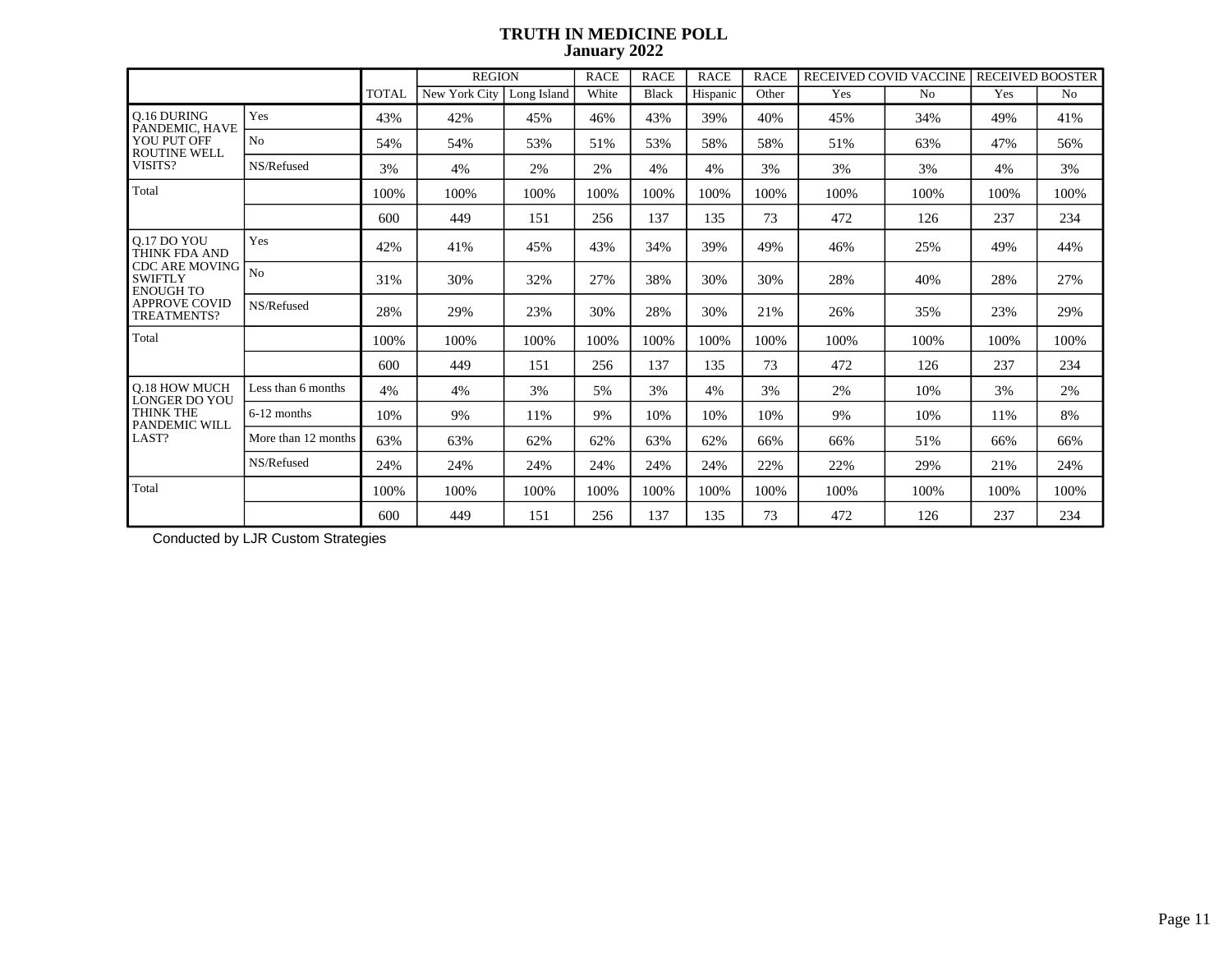|                                                                                              |                     |              |      | <b>GENDER</b> |       | AGE   |       |       |              |           | <b>GENDER/AGE</b> |             |
|----------------------------------------------------------------------------------------------|---------------------|--------------|------|---------------|-------|-------|-------|-------|--------------|-----------|-------------------|-------------|
|                                                                                              |                     | <b>TOTAL</b> | Men  | Women         | 18-34 | 35-49 | 50-64 | $65+$ | Men under 50 | Men $50+$ | Women under 50    | Women $50+$ |
| O.16 DURING<br>PANDEMIC, HAVE                                                                | Yes                 | 43%          | 41%  | 45%           | 43%   | 43%   | 41%   | 47%   | 44%          | 39%       | 42%               | 48%         |
| YOU PUT OFF<br><b>ROUTINE WELL</b>                                                           | N <sub>0</sub>      | 54%          | 56%  | 51%           | 54%   | 54%   | 56%   | 51%   | 54%          | 59%       | 55%               | 48%         |
| VISITS?                                                                                      | NS/Refused          | 3%           | 3%   | 4%            | 3%    | 2%    | 3%    | 2%    | 2%           | 1%        | 3%                | 4%          |
| Total                                                                                        |                     | 100%         | 100% | 100%          | 100%  | 100%  | 100%  | 100%  | 100%         | 100%      | 100%              | 100%        |
|                                                                                              |                     | 600          | 286  | 314           | 144   | 167   | 147   | 130   | 146          | 135       | 165               | 142         |
| <b>Q.17 DO YOU<br/>THINK FDA AND</b><br><b>CDC ARE MOVING</b><br>SWIFTLY<br><b>ENOUGH TO</b> | Yes                 | 42%          | 43%  | 41%           | 47%   | 47%   | 34%   | 37%   | 50%          | 35%       | 44%               | 36%         |
|                                                                                              | N <sub>o</sub>      | 31%          | 27%  | 34%           | 37%   | 31%   | 25%   | 30%   | 29%          | 24%       | 38%               | 31%         |
| <b>APPROVE COVID</b><br>TREATMENTS?                                                          | NS/Refused          | 28%          | 31%  | 25%           | 16%   | 23%   | 41%   | 33%   | 21%          | 41%       | 18%               | 33%         |
| Total                                                                                        |                     | 100%         | 100% | 100%          | 100%  | 100%  | 100%  | 100%  | 100\%        | 100%      | 100%              | 100%        |
|                                                                                              |                     | 600          | 286  | 314           | 144   | 167   | 147   | 130   | 146          | 135       | 165               | 142         |
| <b>O.18 HOW MUCH</b><br><b>LONGER DO YOU</b>                                                 | Less than 6 months  | 4%           | 3%   | 4%            | 7%    | 4%    | 3%    | 2%    | 5%           | 1%        | 5%                | 4%          |
| THINK THE<br>PANDEMIC WILL                                                                   | 6-12 months         | 10%          | 10%  | 9%            | 11%   | 11%   | 10%   | 4%    | 12%          | 7%        | 10%               | 7%          |
| LAST?                                                                                        | More than 12 months | 63%          | 62%  | 63%           | 62%   | 62%   | 59%   | 72%   | 64%          | 62%       | 61%               | 68%         |
|                                                                                              | NS/Refused          | 24%          | 25%  | 23%           | 20%   | 23%   | 29%   | 22%   | 20%          | 29%       | 24%               | 22%         |
| Total                                                                                        |                     | 100%         | 100% | 100%          | 100%  | 100%  | 100%  | 100%  | 100\%        | 100%      | 100%              | 100%        |
|                                                                                              |                     | 600          | 286  | 314           | 144   | 167   | 147   | 130   | 146          | 135       | 165               | 142         |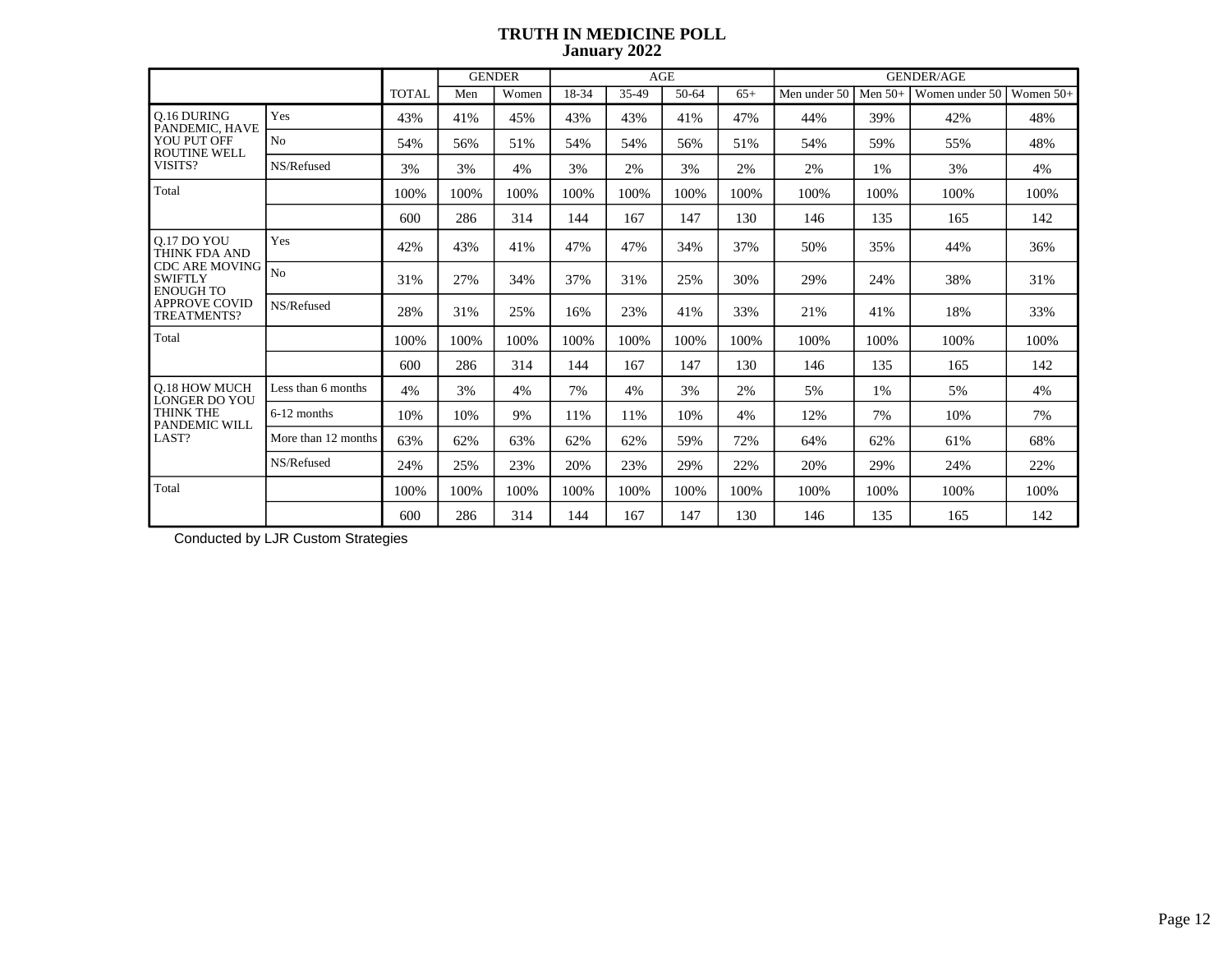|               |                             |              | <b>REGION</b>               |        | <b>RACE</b> | <b>RACE</b>  | <b>RACE</b> | <b>RACE</b> |       | RECEIVED COVID VACCINE RECEIVED BOOSTER |       |                |
|---------------|-----------------------------|--------------|-----------------------------|--------|-------------|--------------|-------------|-------------|-------|-----------------------------------------|-------|----------------|
|               |                             | <b>TOTAL</b> | New York City   Long Island |        | White       | <b>Black</b> | Hispanic    | Other       | Yes   | No                                      | Yes   | N <sub>o</sub> |
| Q.19 AGE      | 18-34                       | 24%          | 22%                         | 30%    | 21%         | 23%          | 32%         | 26%         | 21%   | 37%                                     | 12%   | 29%            |
|               | 35-49                       | 28%          | 28%                         | 28%    | 25%         | 25%          | 34%         | 30%         | 27%   | 30%                                     | 25%   | 29%            |
|               | 50-64                       | 25%          | 26%                         | $21\%$ | 26%         | 28%          | 19%         | 26%         | 25%   | 21%                                     | 29%   | 22%            |
|               | 65 and over                 | 22%          | 23%                         | 19%    | 27%         | 21%          | 13%         | 18%         | 25%   | 10%                                     | 32%   | 18%            |
|               | Refused                     | $2\%$        | 2%                          | 1%     | 1%          | 2%           | 1%          | $0\%$       | 2%    | $2\%$                                   | $2\%$ | 2%             |
| Total         |                             | 100%         | 100%                        | 100%   | 100%        | 100%         | 100%        | 100%        | 100%  | 100%                                    | 100%  | 100%           |
|               |                             | 600          | 449                         | 151    | 256         | 137          | 135         | 73          | 472   | 126                                     | 237   | 234            |
| Q.20 HISPANIC | Yes                         | 23%          | 26%                         | 13%    | $0\%$       | $0\%$        | 100%        | $0\%$       | 21%   | 29%                                     | 16%   | 26%            |
|               | No                          | 76%          | 72%                         | 87%    | 98%         | 99%          | 0%          | 97%         | 77%   | 71%                                     | 82%   | 72%            |
|               | Not sure                    | $2\%$        | 2%                          | 0%     | 2%          | 1%           | 0%          | 3%          | 2%    | 1%                                      | 1%    | 2%             |
| Total         |                             | 100%         | 100%                        | 100%   | 100%        | 100%         | 100%        | 100%        | 100%  | 100%                                    | 100%  | 100%           |
|               |                             | 600          | 449                         | 151    | 256         | 137          | 135         | 73          | 472   | 126                                     | 237   | 234            |
| Q.21 RACE     | White                       | 45%          | 39%                         | 65%    | 100%        | 4%           | 12%         | 11%         | 47%   | 40%                                     | 51%   | 42%            |
|               | Black/African<br>American   | 24%          | 26%                         | 16%    | 2%          | 100%         | 3%          | 4%          | 22%   | 28%                                     | 22%   | 23%            |
|               | American Indian             | 3%           | $3\%$                       | $2\%$  | 1%          | $1\%$        | 1%          | 21%         | $2\%$ | $5\%$                                   | 3%    | $2\%$          |
|               | Asian                       | 5%           | 5%                          | 5%     | 0%          | $0\%$        | 0%          | 38%         | 5%    | 3%                                      | 6%    | $4\%$          |
|               | Other                       | 7%           | 7%                          | 6%     | 3%          | $2\%$        | 5%          | 45%         | 7%    | 6%                                      | 6%    | $8\%$          |
|               | Latino/Hispanic/Spa<br>nish | 23%          | 26%                         | 13%    | 0%          | $0\%$        | 100%        | $0\%$       | 21%   | 29%                                     | 16%   | 26%            |
|               | Not sure/Refused            | 2%           | $2\%$                       | $1\%$  | $0\%$       | $0\%$        | $0\%$       | $0\%$       | $2\%$ | $2\%$                                   | $1\%$ | $3\%$          |
| Total         |                             | 100%         | 100%                        | 100%   | 100%        | 100%         | 100%        | 100%        | 100%  | 100%                                    | 100%  | 100%           |
|               |                             | 600          | 449                         | 151    | 256         | 137          | 135         | 73          | 472   | 126                                     | 237   | 234            |
| Q.22 GENDER   | Men                         | 48%          | 47%                         | 48%    | 49%         | 53%          | 40%         | 48%         | 44%   | 60%                                     | 44%   | 44%            |
|               | Women                       | 52%          | 53%                         | 52%    | 51%         | 47%          | 60%         | 52%         | 56%   | 40%                                     | 56%   | 56%            |
| Total         |                             | 100%         | 100%                        | 100%   | 100%        | 100%         | 100%        | 100%        | 100%  | 100%                                    | 100%  | 100%           |
|               |                             | 600          | 449                         | 151    | 256         | 137          | 135         | 73          | 472   | 126                                     | 237   | 234            |